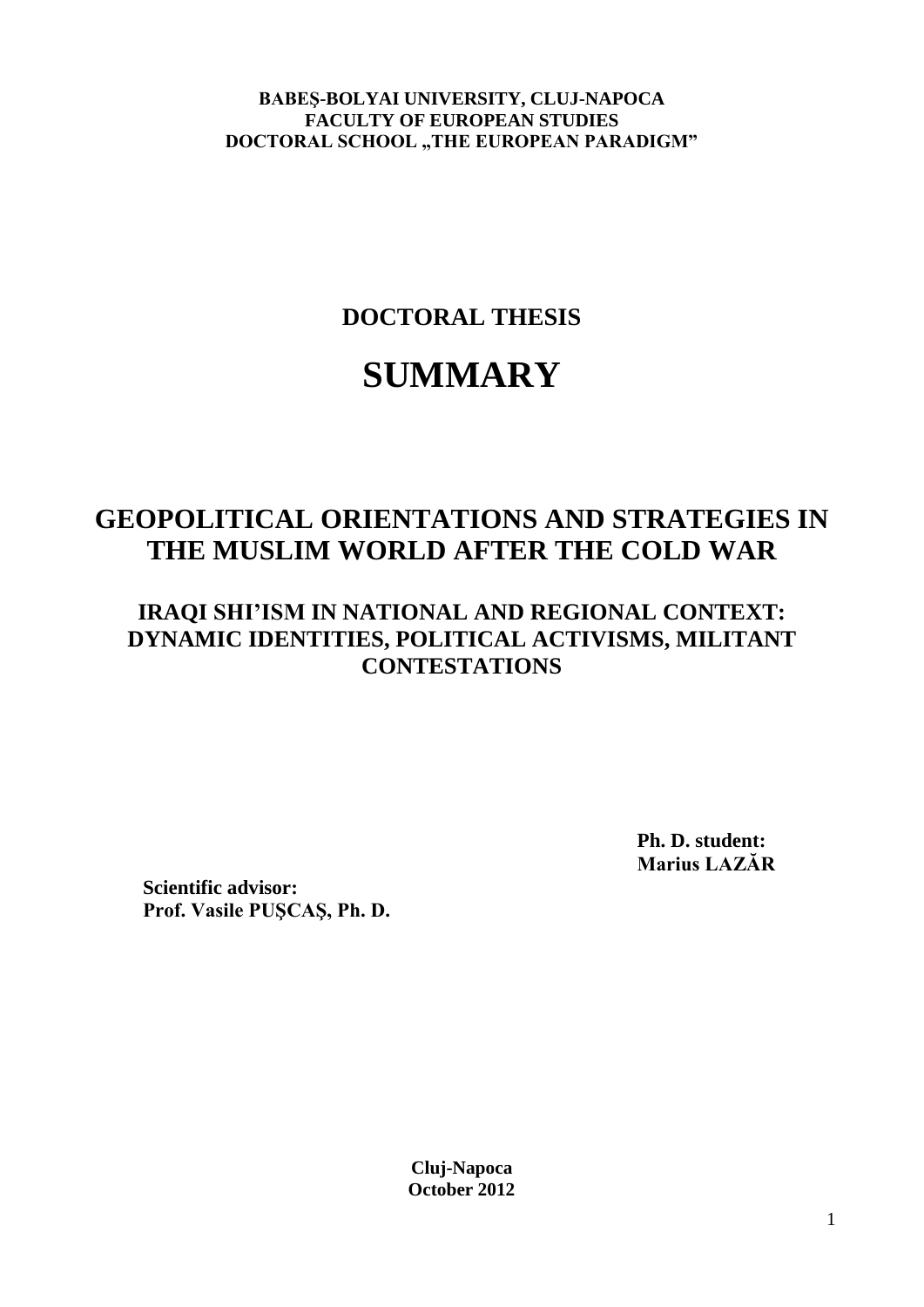### **TABLE OF CONTENTS**

| <b>INTRODUCTION</b>                                                                   | p. 6  |
|---------------------------------------------------------------------------------------|-------|
| a) Research structure                                                                 | p.7   |
| b) Reflections on the historiography of contemporary Iraq                             | p. 27 |
| c) The methodology and epistemology of international relations in the Middle East $-$ |       |
| towards a multidisciplinary approach                                                  | p. 32 |

#### **PART I: THE BUILDING OF MODERN IRAQ AND THE IMPOSSIBLE SUPRACOMMUNAL NATIONAL PROJECT**

#### I. HISTORICAL TRADITIONS AND SOCIOCULTURAL STRUCTURES IN MODERN IRAQ p. 47

|                                                                                                                                                        | p.62   |
|--------------------------------------------------------------------------------------------------------------------------------------------------------|--------|
| e) The prominence of tribal issues in Iraq and the Middle East <u>p.</u> 69                                                                            |        |
| II. RELIGION AND POWER IN TWELVER SHI'ISM_______                                                                                                       | p. 80  |
| a) The Shi'a doctrine                                                                                                                                  | p. 80  |
| b) The construction of a theological and social authority:                                                                                             |        |
| the <i>Ulema</i> as elite of the Shi'a community during the Occultation                                                                                | p. 85  |
|                                                                                                                                                        | p. 89  |
| III. THE FORMATION OF MODERN MIDDLE EAST AND IRAQ                                                                                                      | p. 96  |
| a) The transfer of intra-European rivalries to the East and the beginnings                                                                             |        |
| of the Arab-Ottoman modernity<br><u> 1989 - Jan Sterling von Berling von Berling von Berling von Berling von Berling von Berling von Berling von B</u> | p. 96  |
| b) The Middle East during World War I_                                                                                                                 | p. 103 |
| c) British imperial strategies concerning the Iraqi territories and the Persian Gulf                                                                   | p. 110 |
| d) Great Britain in Mesopotamia: military occupation and the controversies                                                                             |        |
| over the future of Iraq                                                                                                                                | p. 114 |
| e) The Shi'a revolution of 1920: the emergence of an Iraqi militant nationalism___                                                                     | p. 119 |
| f) Peace conferences and the establishment of the mandate system________________                                                                       | p. 125 |
| IV. NATIONALISM, COMMUNALISM, SOCIAL CLASSES AND THE ILLUSIONS OF                                                                                      |        |
| <b>MODERNITY</b>                                                                                                                                       | p. 130 |
| a), The emergence of a state in the shadow of an empire": an unstable statist order,                                                                   |        |
| social and political imbalances, external dependency____________________________                                                                       | p. 130 |
| b) The dilemmas and difficulties of establishing a national identity<br>c) The destructuring of the monarchy and the inexorable divide                 | p. 136 |
| between state and society<br>p. 140                                                                                                                    |        |
|                                                                                                                                                        |        |
|                                                                                                                                                        |        |

#### PART II: THE LEVIATHAN STATE VS. MILITANT SHI'ISM: THE NATIONAL AND **REGIONAL SECURITY CHALLENGES OF REPUBLICAN IRAQ**

I. IRAQ AND IRAQI SHI"A IN THE CONTEXT OF THE "ARAB COLD WAR" p. 157 a) The rise of Arab nationalism and the transposition of the Cold War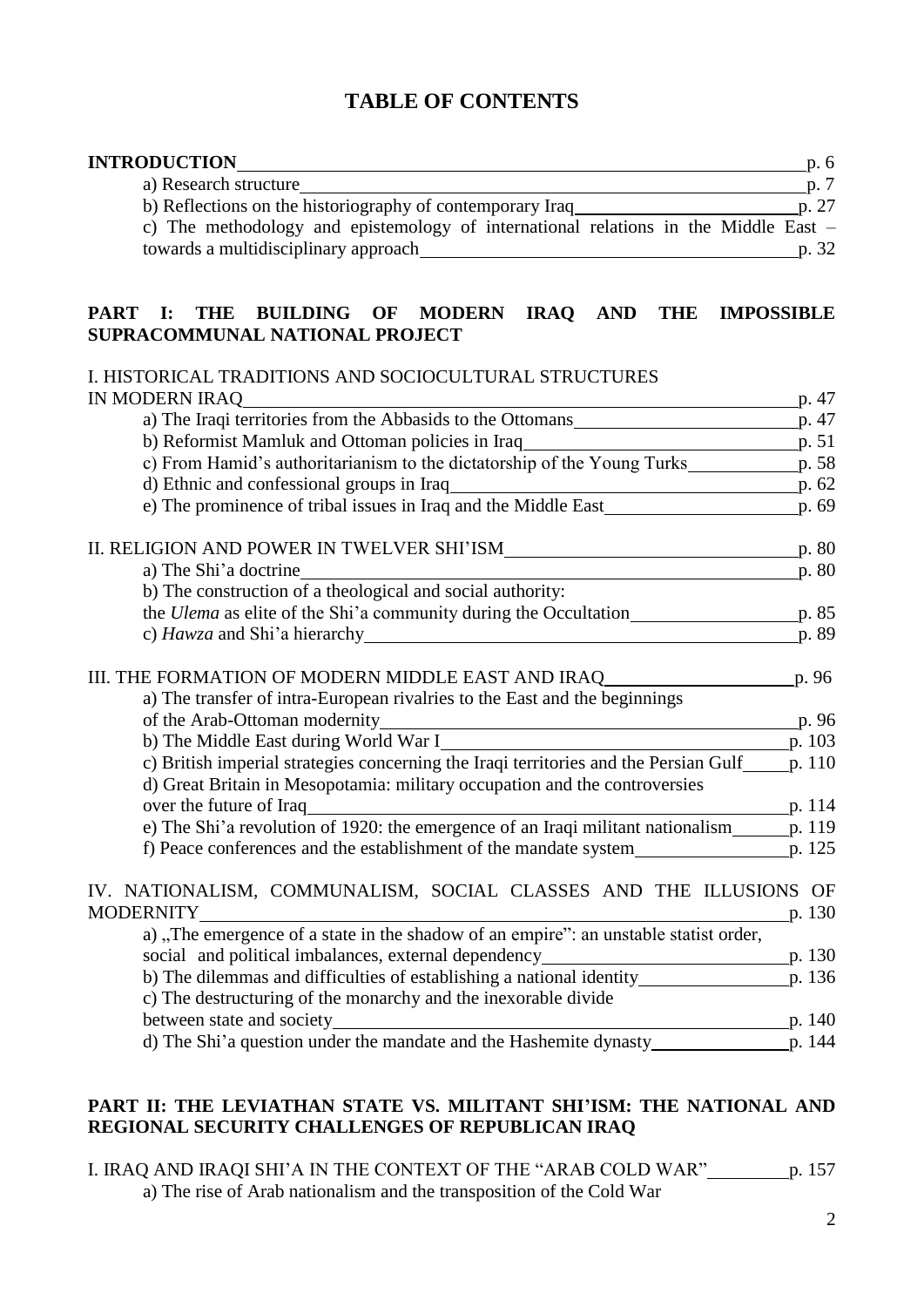| in the Middle East                                                                                                                                                                                                             | p. 157 |
|--------------------------------------------------------------------------------------------------------------------------------------------------------------------------------------------------------------------------------|--------|
| b) The Arab Cold War and the fragmentation of the regional order                                                                                                                                                               | p. 163 |
| c) Republican Iraq: the end of the "old classes", identity disorders and                                                                                                                                                       |        |
| ideological regrouping<br>p. 170                                                                                                                                                                                               |        |
| d) The contemporary Islamic revival. Conceptual clarifications and                                                                                                                                                             |        |
|                                                                                                                                                                                                                                | p. 175 |
| historical aspects<br>e) The emergence of Shi'a Islamism in Iraq: Muhammad Baqir al-Sadr and                                                                                                                                   |        |
| the al-Da'wa party<br>f) Shiraziyyin and the Islamic Action Organization: from local reference                                                                                                                                 | p. 182 |
|                                                                                                                                                                                                                                |        |
| to transnational activism                                                                                                                                                                                                      | p. 193 |
| II. THE RISE OF THE BA'TH PARTY AND THE TRIPLE-DIMENSION                                                                                                                                                                       |        |
| OF SHI'A RESISTANCE                                                                                                                                                                                                            | p. 203 |
| a) The Iraqi Ba'th Party between pan-Arabism and <i>asabiyya</i> P. 203                                                                                                                                                        |        |
| b) Ayatollah Muhsin al-Hakim vs. the Ba'thist power                                                                                                                                                                            | p. 210 |
| c) The repression of $al$ -Da'wa and the political conversion of the                                                                                                                                                           |        |
| Shi'a manifestations experience to the state of the state of the state of the state of the state of the state of the state of the state of the state of the state of the state of the state of the state of the state of the s | p. 217 |
|                                                                                                                                                                                                                                |        |
| III. IRAQI SHI'ISM UNDER THE IMPACT OF THE IRANIAN REVOLUTION                                                                                                                                                                  | p. 223 |
|                                                                                                                                                                                                                                |        |
| b) The Iranian revolution and the project of a new Islamic regional order p. 231                                                                                                                                               |        |
|                                                                                                                                                                                                                                |        |
|                                                                                                                                                                                                                                |        |
|                                                                                                                                                                                                                                |        |
| f) The Iran-Iraq war: "Saddamist" autocracy, Ba'thist mobilizing discourse<br>and Shi'ite nationalism                                                                                                                          | p. 255 |
| g) The Iranian option in Iraq: the ideology, structure and actions                                                                                                                                                             |        |
|                                                                                                                                                                                                                                |        |
| h) The breakup of the Iraqi Islamist movement in the nineties                                                                                                                                                                  | p. 273 |
|                                                                                                                                                                                                                                |        |
| IV. THE GULF CONFLICT AND THE NEW GEOPOLITICAL ORDER                                                                                                                                                                           |        |
| IN THE MIDDLE EAST                                                                                                                                                                                                             | p. 280 |
| a) The 1991 Gulf War and the failure of the last Iraqi external                                                                                                                                                                |        |
| geopolitical projection                                                                                                                                                                                                        | p. 281 |
| b) The ambitions and constraints of <i>Pax Americana</i> in the Middle East                                                                                                                                                    | p. 289 |
| c) Iran's regional reintegration                                                                                                                                                                                               | p. 294 |
| d) Saudi Arabia and the Gulf monarchies: security challenges                                                                                                                                                                   |        |
| and divergent strategies<br><u> 1989 - Johann Barbara, martxa amerikan personal (h. 1989).</u>                                                                                                                                 | p. 302 |
| e) A new Arab regional order<br>p. 312                                                                                                                                                                                         |        |
| f) Post-war Iraq: between embargo, retribalisation and Islamic discourse___________________p. 325                                                                                                                              |        |
| g) The tragic outcome of Shi'as hopes: the repression of Intifada in March 1991_____                                                                                                                                           | p. 335 |
| h) The avatars of Iraqi opposition in exile: toward an American                                                                                                                                                                |        |
|                                                                                                                                                                                                                                | p. 341 |

## **PART III: THE SHI'A REVIVAL IN POST-SADDAM IRAQ**

| I. IRAQ AT THE CENTER OF UNITED STATE'S PROJECT TO REFORM THE MIDDLE |        |
|----------------------------------------------------------------------|--------|
| <b>EAST</b>                                                          | p. 350 |
| a) September 11 event and the supremacy of neoconservative vision    | p. 350 |
| b) The imperative to reshape the Middle East                         | p. 352 |
| c) The utopia of the democratization of the Arab-Muslim world        | p. 357 |
|                                                                      |        |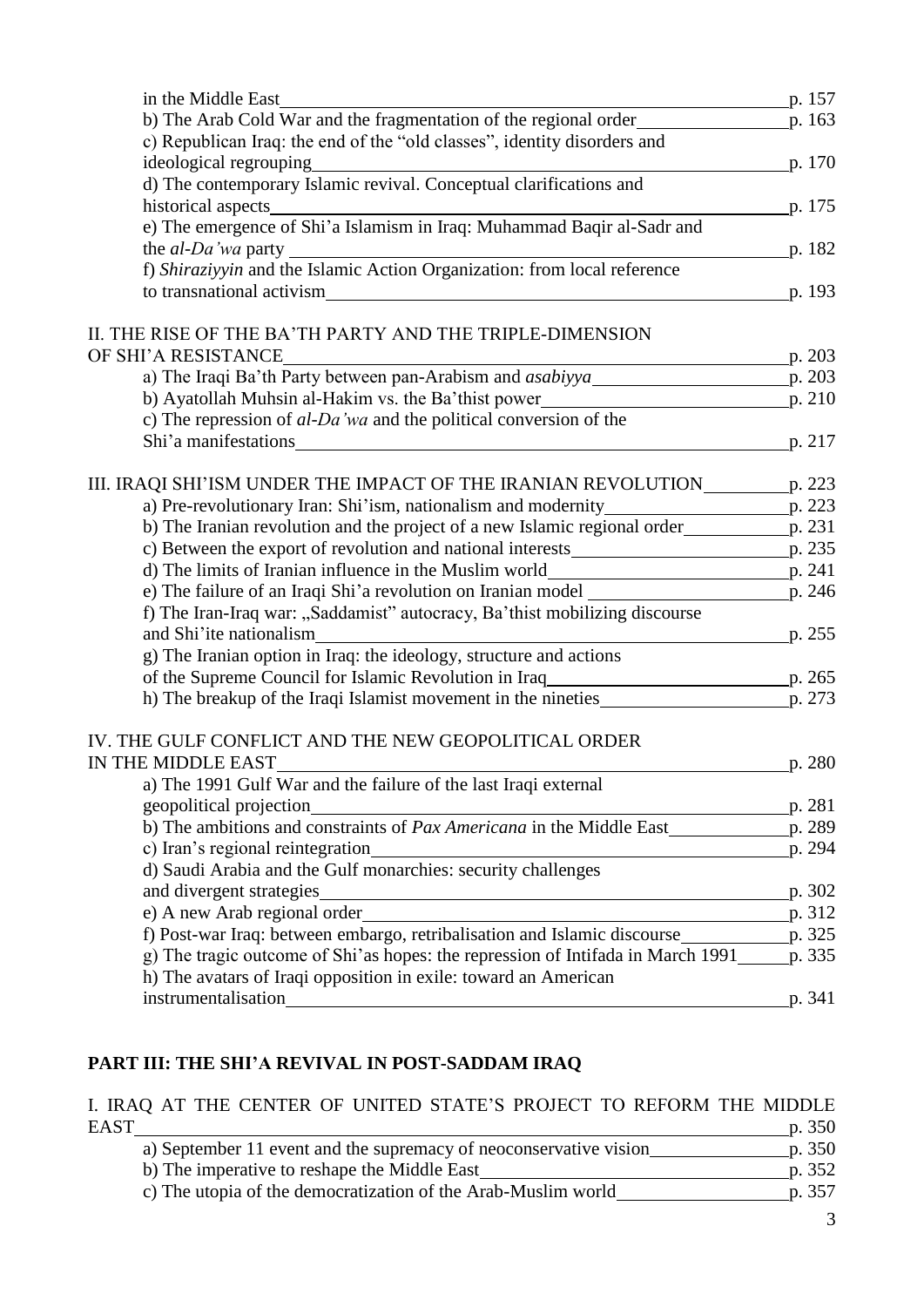| a) An inherited human infrastructure and discourse: the role of the founding father              | p. 385 |
|--------------------------------------------------------------------------------------------------|--------|
| Muhammad Sadiq al-Sadr                                                                           | p. 385 |
| b) The disputation of the Sadrist heritage and Muqtada al-Sadr's rise to power                   | p. 390 |
| c) The structure and territorial basis of Jama'at al-Sadr al-Thani                               | p. 395 |
| d) A tense relationship: Muqtada - the United States                                             | p. 397 |
| e) Hegemonic rivalries and territorial conflicts: the Sadrist insurrection                       |        |
| in southern Iraq                                                                                 | p. 402 |
| f) The battle for Najaf and the failure of the Sadrist anti- $Hawza$ military option             | p. 409 |
| IV. THE SHIA COMMUNITY IN IRAQI POLITICS                                                         | p. 413 |
| a) A difficult transition from dictatorship to democracy p. 413                                  |        |
|                                                                                                  |        |
| c) Al-Maliki's first government: administering the complex                                       |        |
| political and security issues in Iraq                                                            | p. 424 |
| d) Petrol and federalism. The economic and geopolitical stakes of regionalist                    |        |
| Shi'a projects                                                                                   | p. 433 |
| e) Nuri al-Maliki's second mandate: the resurrection of a new autocratism<br>in the Iraqi manner | p. 440 |
|                                                                                                  |        |
| V. THE SECTARIAN CONFLICT BETWEEN SUNNI AND SHI'A COMMUNITIES                                    | p. 447 |
| a) The causes of emergence of sectarian violence                                                 | p. 447 |
|                                                                                                  |        |
|                                                                                                  |        |
| d) The destruction of the mausoleum in Samarra                                                   |        |
| and the breaking out of sectarian conflict<br>p.468                                              |        |
|                                                                                                  |        |
| f) The limits of the Iranian presence in Iraq. The geopolitical myth                             |        |
|                                                                                                  | p. 479 |
| g) The American military withdrawal from Iraq and the decreasing                                 |        |
| influence of the United States                                                                   | p. 488 |
|                                                                                                  |        |
|                                                                                                  | p. 494 |
|                                                                                                  |        |
|                                                                                                  | p. 509 |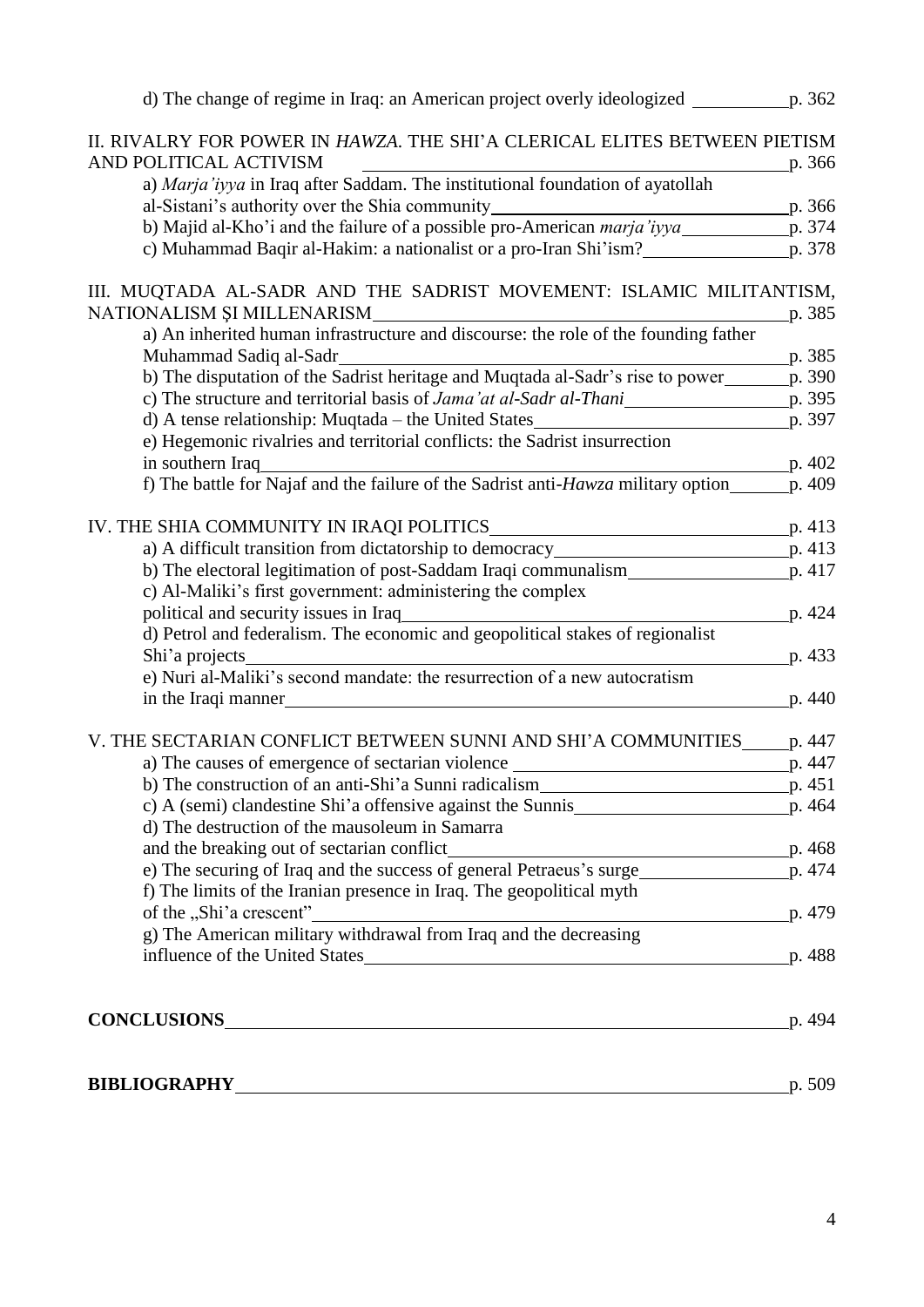#### **Key-words**

**Iraq, Shi'a, Middle East, Persian Gulf, Islam, Islamism, Arabism, Geopolitics, constructivism, Iran, United Sates, Ba'th, ayatollah, identity, nation building, communalism, sectarian conflict, authoritarianism, tribalism, colonialism, Saddam Hussein, the Cold War, Ali al-Sistani, Muqtada al-Sadr, Nuri al-Maliki,** *asabiyya***, Najaf, Karbala, Bagdad, Basra**

#### **Summary**

What is at the heart of our research is a reflection and an analysis of the evolution of Iraqi Shi"a in relation to the national building processes of the state and its interactions with his regional geopolitical environment where religious identities represent a decisive element in shaping the behaviors of states or of different sub - or supra-state actors. Iraq emerged, after World War I, as a product of Western geopolitical projects of dividing the Arab territories of the former Ottoman Empire. Like the other newly created states now, Syria, Jordan, Lebanon, Palestine, it must go through a complicated and difficult process of nation-building and identity construction through which not only to implement the new institutional statist structures and functionalities presupposed by a modern state but also to build a common space of identity reference, nationwide. What our research proposes, as central topic of analysis, is precisely the highlighting of the continuous difficulty of this national construction, which makes Iraq remain permanently a state with weak internal cohesion, the result of perpetuating imbalances in political representation, in the preservation of a patrimonial resource management system, in the generalization of violence as an instrument of regulating internal or external dissensions. Its destiny is not unique to the region: most countries in the Middle East have failed in autocratic systems, based on the economic support of an oligarchy depending on the elite in power, and which renders their domination permanent through control and repression systems of the population and of any competitors. We chose the case of Iraqi Shi"a because it illustrates, in a very visible way and with a national and regional impact, the dynamics of the processes of identity, social, political, ideological transformation of a community in the Middle East, defined religiously, but which tries to appropriate and to accommodate to the new mutations produced by the emergence of national states and of the need to rethink its own status in relation to new standards of modernity. To a very large extent, the central problem of the contemporary history of the Middle East (and of Central Asia) is that of the identities; attachments to multiple identity references (religious, ethnic, tribal, statist, supranational) has often proved conflicting, either within the national states or in a trans-national projection, conditioning, over the decades, a large part of the recurring crises and violence in the region.

What essentially defines, for centuries, Iraqi territories is the complexity of their community structure and the multiple identities built at the level of the population where sectarian, tribal, ethnic, regional, and even neighborhood affiliations mix - in urban environments. In general, the situation in contemporary Iraq, in terms of ethnicity, is as follows: most of the population is Arabic (75% - 80%) then follows the Kurdish community (15% - 20%) and the remaining approximately 5% consists from other minorities: Turkmens, Iranians, Circassians, Armenians, etc. Regarding the religious configuration, it is characterized by a predominance of the Shi"a community (60% - 65%)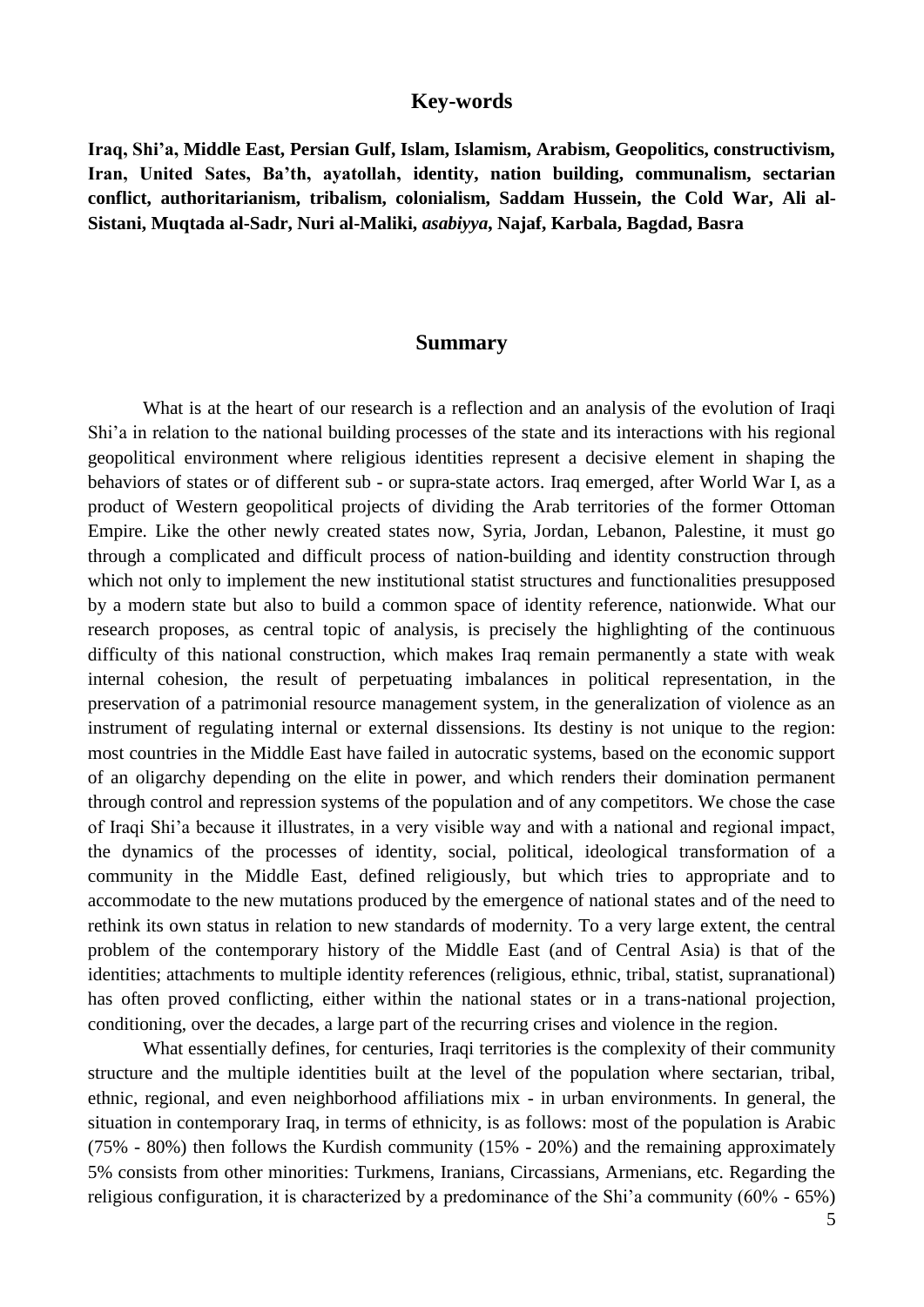although the Sunnis (32% -37%) were, from the Ottoman era until 2003, those who controlled the political and administrative Iraqi territory. Finally, there is a small percentage of Christian population (3%), represented by a multitude of pre-and post-Chalcedon churches.

The twelver Shi"as represents about 12% (140 million adherents) of the Muslim population inhabiting an area stretching from Lebanon to India and Central Asia. They are the majority in Iran (90-95%), Azerbaijan (85%), and Iraq (65%) and are the main community within the Muslim population in Lebanon (45% of the total Lebanese population. Over 70% of the population next to the Gulf is Shi"a although it is prevalent in countries - except Iran and recently Iraq, countries with Sunni political leadership where it often has a secondary status, being often subject to repression and discrimination. Thus, in Saudi Arabia, the Shi"a make up about 10-15% of the population but they are right in the Hassa oil province; in Kuwait they are in a percentage of 25-30%, in Qatar of 20%. However, Bahrain is the one with a particular situation, with 75% of the population being Shi"a, predominantly rural, under Sunni, town power, townhouse. Significant Shi"a minorities are also encountered in Pakistan (20%), Afghanistan (19%), and India.

In the contemporary Middle East, especially in Iran, Iraq, Lebanon, Shi"ism does not designate only an attachment of a part of the population to a religious identity reference, but it reifies as an active structures in the political, social, economic, security, even military field, it becomes an agent that interferes in processes of construction, management or, on the contrary, of challenging of the statist order. This is one of the major structural features of the Middle East (and also of Central Asia, or of the African continent): the perpetuation of religious, ethnic, tribal communities, that the modern state has failed to dissolve; on the contrary they not only persist in parallel with the state but also parasitize its operation based on institutional criteria, and even end up replacing it. Iraqi Shi"a is thus a category, sociological, religious, cultural and ideological, which interferes, through its multiple instances and representatives (the population as such, clerical leaders, politicians, communities, political parties, movements) as an active agent in the field of Iraqi political and public life or at the level of international interactions.

Our research was carried out permanently in a triple analytical dimension, corresponding to three space levels of approach: that of the regional and international context, with its multiple influences and conditioning, the national one, presenting the defining aspects of the Iraqi regimes and of their internal and external policies and finally, the analysis proper of the problem of Iraqi Shi"a as such. Between all these three levels of geopolitical projection there is a permanent interconditioning and the changes that occur within each one generate effects on the others, in a permanent feedback. Thus, if the core of the research is represented by the phenomenology of Iraqi Shi"a, it is always contextualized within the broader context of domestic political events in Iraq and the multiple geopolitical dynamics of the Persian Gulf and of the Middle East in general. Iraqi Shi"a exemplifies of a very typical phenomenon for the contemporary Middle Eastern area, the deep overlapping and mutual conditioning between domestic and foreign policies of the states here and the particular trajectories received here by the fundamental elements of classical political science: power, state, society, elites.

Our approach has tried to take into account the complexity of the theme, and is attached to a multidisciplinary methodological perspective, where the historical narrative is deepened by its integration into the unit of various specialized ways to read and understand political phenomena in Iraq and in the Middle East. In different ways, the conceptual frameworks and the explanatory principles of each of the major lines of analysis from the field International relations and of Middle Eastern Studies can be found here, with special attention paid to the way constructivism and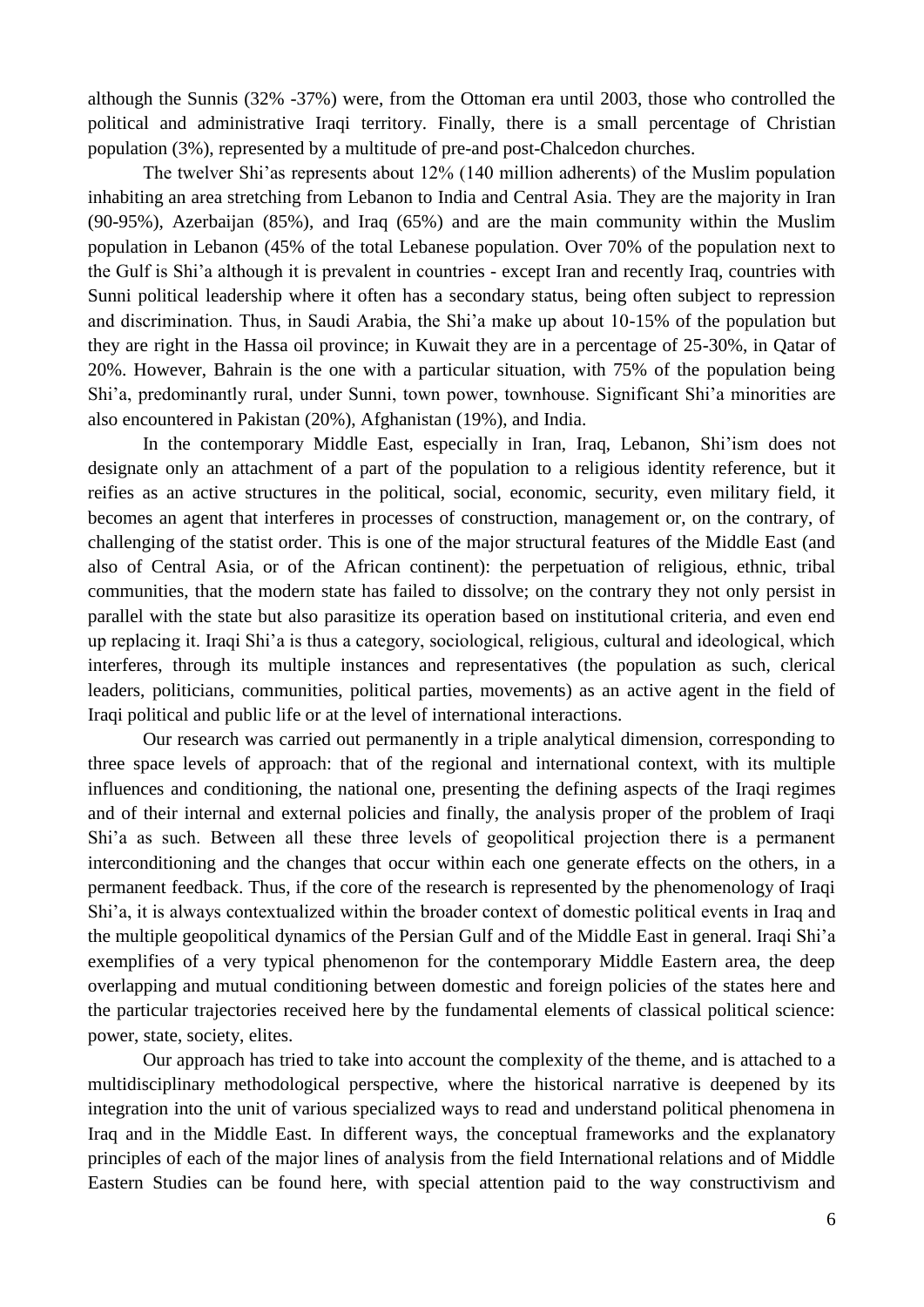geopolitical analysis seem to be more malleable and pertinent in the capturing of the specific aspects of the researched topic.

**a) The first part (***The building of modern Iraq and the impossible supracommunal national project***)** follows the complex process of *nation-building* of Iraq, between 1914-1958, under British trusteeship, unwanted but persistent, and which failed to build a state consistent with European models and endowed with political representativeness and power management which is not dependent on the particular interests of different Iraqi communities. The formation of contemporary Iraq results from the overlapping of European colonial interests with the Arab nationalism in the early twentieth century project their own representations on the fate of the Arab provinces of the Ottoman Empire. But the new state will encounter a number of difficulties in building a statist coherence and functionality on an extremely heterogeneous and anarchic social background. The community structure of Iraqi society was shared in many ways, based on religious (Sunni, Shi"a, Christian, Hebrew), ethnic (Arabs, Kurds, Persians, Turkmens) criteria and especially characterized by the existence of many rural populations attached to tribal identities and behavior. Occupying Mesopotamia in 1914, against the background of the war with the Ottoman Empire, British authorities had to reflect on the most pragmatic and beneficial formula to integrate all this ensemble with large entropy, made up of social-identity groups not only self-referential, but especially with a long history of rivalry and tensions, in a functional statist structure. The option chosen took into account not the possible interests of the Iraqi population but rather the British desire to build here a state to represent the interests of London and whose elite be dependent on the British authority. In implementing this model, the solutions were relatively limited: British strategists who now set out the political and institutional destiny of the new state had to select from the groups and persons with authority and experience not challenging, at least in fact, the legitimacy of the British mandate and London"s claims of being the tutelary agent that manages the construction of the new Iraqi state.

British preference, which will be finally determined at the conference in Cairo, in 1921, went, on the one hand, toward the person of Feisal, son of Sharif Hussein of Mecca; from the need to ensure the fastest resuming of state functionality and the implementation of new institutions, the British authorities in Iraq shall use much of the old frameworks and elites from the Ottoman period. As these were in the majority of Sunni origin, as Feisal himself, and his entourage recruited from members of former Arab nationalist movements, were also Sunni, it results that the first Iraqi political structures that are implemented by the British gain a strong religious character. Installed in power, they will be tempted to become permanent, including in an Iraqi political system in principle based on parliament elections and on governments representing the expression of national scale political forces. Thus, Iraqi national and state building shall perpetuate a sectarian dimension (and, to some extent, also Arabic, as the official identity reference will always be that of being Arabic, excluding Kurdish claims as to the recognition of a dual nationality character in the state), resulting not so much in a deliberate strategy but is an objective result of the perpetuation of solidarity networks already present in the field of statist institutions, since the beginning of the state, which recruits especially from among those who share the same religious, tribal, regional etc. identity. This way, the Iraqi Shi"a community, which represents over 60% of the population, saw, since the beginning of the British mandate, its capacities and options to participate in political life and in state institutions much reduced.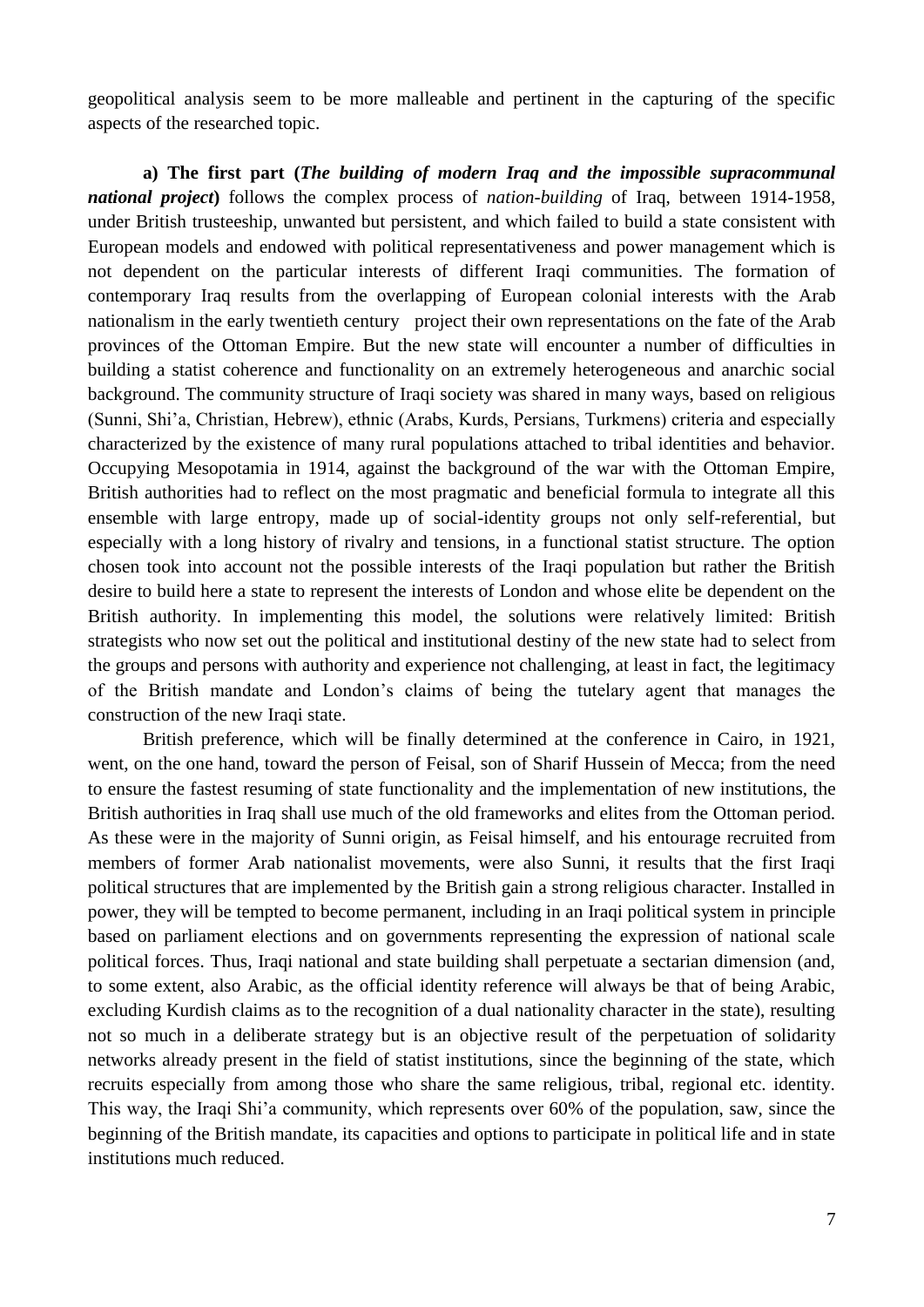The British mandate installed in Iraq a modern type political and social system, but the background against which it was called to act remained largely tributary to its own tradition and especially to some mentalities still insufficiently prepared to work quickly in such a new structure. The failure of a coherent and stable statist construction in Iraq is due, to a large extent, to the persistence of a local vision about what it means to have power and to use it. The exclusion from important decision-making positions of Shi'a actors starts from the very formation of the state; even if during the monarchy period there will be a certain Shi"a political participation, it is well below the share represented by Shi"a population in Iraqi society. To a large extent, this elite present in power is made up of large landowners or of different tribal leaders, whose loyalty is captured by the assigning of political or economic functions or the granting of different privileges, by the Hashemite monarchs or the governments in power. In fact, these regimes are now trying to cover up the obvious sectarian character of the state, based on the promotion of Sunni elements, disseminating a series of Arabic ideologies, in order to create an abstract generic identity to mitigate the religious slip within the society. But the concept of an egalitarian society, specific to Western political culture, based on the category of citizenship and of universal rights, has little applicability in a tradition where *asabiyya* (fidelity to the proximal circle of solidarity the individual is participating in and in relation to which he constructs his specific identity) prevails and the relationships within the community are placed especially in terms of dominance / submission and of exclusive possession of power. The persistence with which the Iraqi political elites have promoted a system that privileged the Sunni produced a religious fracture within Iraqi society and forced the two communities to think of their relationships in terms of competition and rivalry for power. The position of the Shi"a at the beginning of the Iraqi state was weakened also by the fact that they did not have a tradition of political participation or elite in this sense. The traditional elite of the community, the clergy of the holy cities, assumed religious, but not political leadership and even the jihad in 1920 was being led in the name of religious principles of interpretation of the Iraqi territory. Shi"a political leaders emerged during the monarchy had little popular representation and their community identity was much subdued in favor of their personal interests or of those of their own clients.

The Iraqi Shi"a community is not a homogeneous block but it experiences, in resonance with the specificity of the area, a series of doctrinal, family, tribal, economic, political attitude, etc. fragmentations. Until the mid-twentieth century, Iraqi Shi'a was represented by three main structures: the clergy class, who inhabited mostly the theological academies in the sacred centers; a community and economic elite, consisting of groups of sheikhs (tribal leaders) and the class of traders and large land-owners, part of which revolved quite closely around the sacred centers whose interests they promoted and whose financial support they provided, through religious taxes and donations, and the bulk of the Shi"a population, established mainly in rural areas, and dealing with agriculture. Obviously, forced most of the times to exist within Sunni political entities, Shi"ism was obliged, in order to survive, to moderate their political ambitions and focus more on the cultural and doctrinal preserving of their themes. It is also the case of Iraqi Shi"a in the long history within the Ottoman Empire. Although the southern Shi"a regions, particularly the holy cities, have enjoyed relative freedom during the Ottoman rule, this resulted from the fact that the theological elite from here were not involved in various political ambitions. Najaf and Karbala were defined primarily as the main theological centers and sacred territories toward which the entire Shi"a space converged. The theological academies there were characterized as centers par excellence of an "Shi'i international", maintaining an intense cultural, educational, economic, human exchange, with the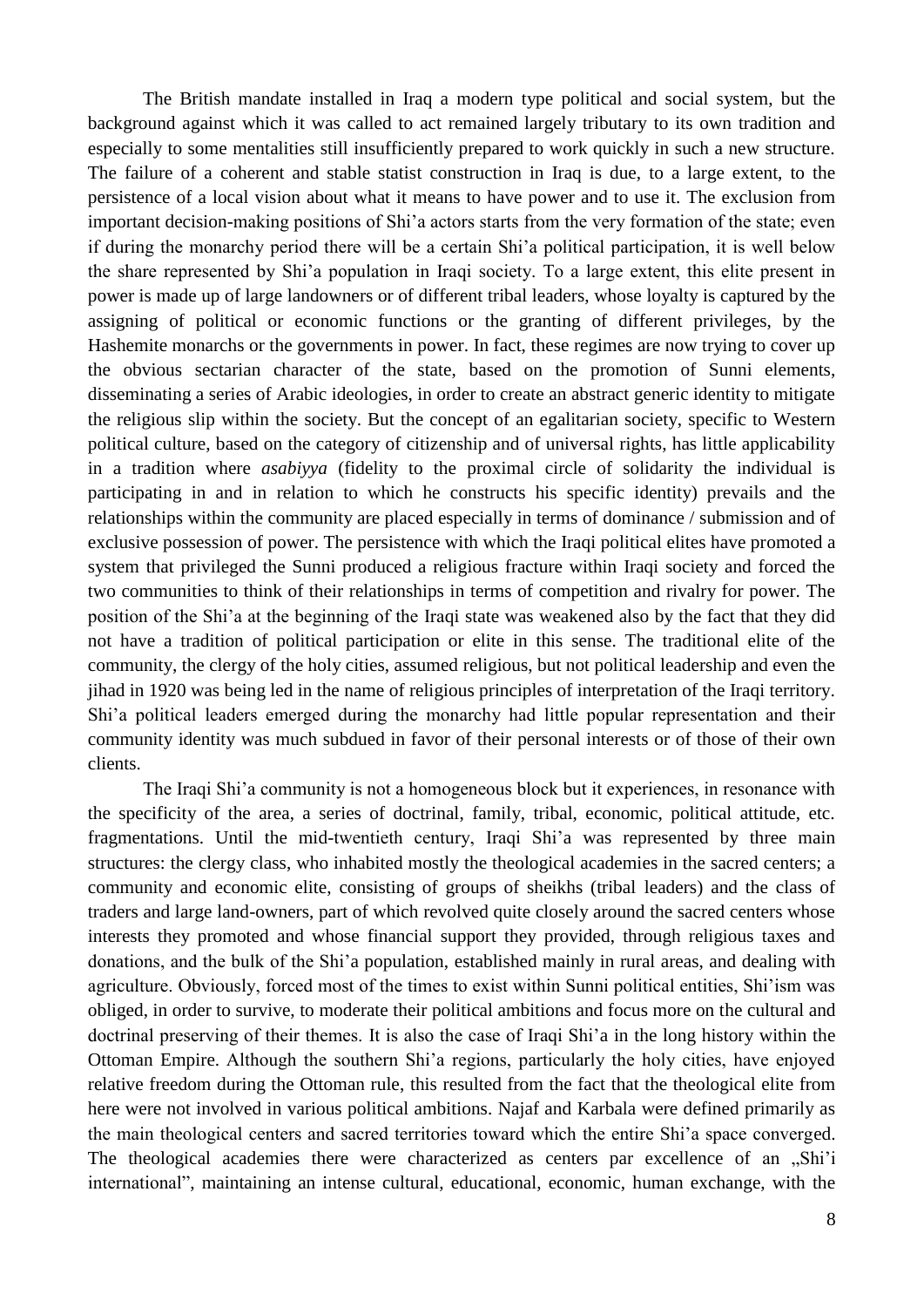other Shi"a regions (Iran first of all, Lebanon, the Gulf area, Azerbaijan, Pakistan, India, etc.), establish a genuine rule of the *marja'iyya* of Iraqi *Atabat* and *Hawza* representing a decisive influence on the whole Shi"a space. This conferred a distinct identity to these cities, unproblematic within an Ottoman Empire itself cosmopolitan, but which will face, from the moment of formation of independent, the pressures of a political environment had become the assuming of a national identity with Arabic reference. The suspicions permanently surrounding the "Iraqi" loyalty of the Shi"a originates precisely in the new Arab nationalist ideology underpinning the new state, circulated mainly by Sunni elements seizing the power, and for which the "foreign" character of Shi"a religious elites now becomes an argument to exclude their possible participation in power. However, the nationalist dimension of some *ulema* becomes apparent when the new Iraqi state is established in 1920, when a part of the *mujtahids* from the holy cities shall initiate the anti-British revolt and shall spread modernist political concepts, in Islamic grid, but which validate the classical notions of national independence, democracy, etc. Ever since 1924, together with the proclamation of the Law on Citizenship, continuing with the ba"thist discriminatory policies, the reality that much of the high clergy consisted mainly of Iranians motivated restricting projects of Shi"a traditional institutions that are considered as having an "anti-national" or even subversive character. This sliding occurs even within the clergy itself, where, the classical "internationalist" trend is accompanied by the emergence of a growing sense of Iraqi or Arab identity.

The power relations within the clerical class depend essentially on theological prestige, the main factor influencing the Shi"a community. The Shi"a osulite system is based on the idea of a full fidelity of the believer to the teachings (religious, behavioral, legal and even political) promoted by one of the great ayatollahs, which it takes as a "source" *(marja*'- pl. *maraji* '). *Marja'*, by virtue of its outstanding qualities and of its theological prestige, is conceived as the only one able to make correct decisions, in accordance with the teachings of the Islam and of the Imams, towards the various issues concerning the life of the believer. It makes the great clerics get hold of an immense power, either symbolic or explicit, over the community, and therefore the *marja'iya* institution was seen by most modern Iraqi leaders as a permanent threat to their desire to fully seize the entire field of Iraqi community events.

As a result, one of the recurring crises crossing the contemporary history of Iraq is that of the relationships between the political powers and the Shi"a aspirations in relation to ratio of their representation in decision-making. The Ottoman Empire was a political structure based on the ancient oriental governance model of some communities identified primarily from a religious and not a national point of view. The concepts of nation and nationalism are emerging in the Middle East only from the second half of the nineteenth century, together with the increase of the European political and cultural influence and of that of their own national emancipation movements in Europe. But the formation of Iraq, as well as of the other new Arab states in the Middle East, was more like a colonial act and less the actual expression of a local Iraqi nationalism. Besides the Sunni nationalist elites, recruited partially from among Iraqi officers from the former Ottoman army (and grouped in several secret movements, that will then direct their loyalty to the new Hashemite sovereign of Iraq, al-Feisal), the other coherent manifestation of Iraqi national consciousness was represented precisely by the opposition of the Shi"a clerical circles, whose anti-British revolt had been led on behalf of the independence of a yet unstructured Iraqi space as a new state identity but inferred as such. The formation of the Iraqi state thus forced the Shi"a community to enter the logic of a national identity and to rethink its status in terms of the relations that it is now required maintaining with the other communities. What is called , the Iraqi problem" is owed precisely to the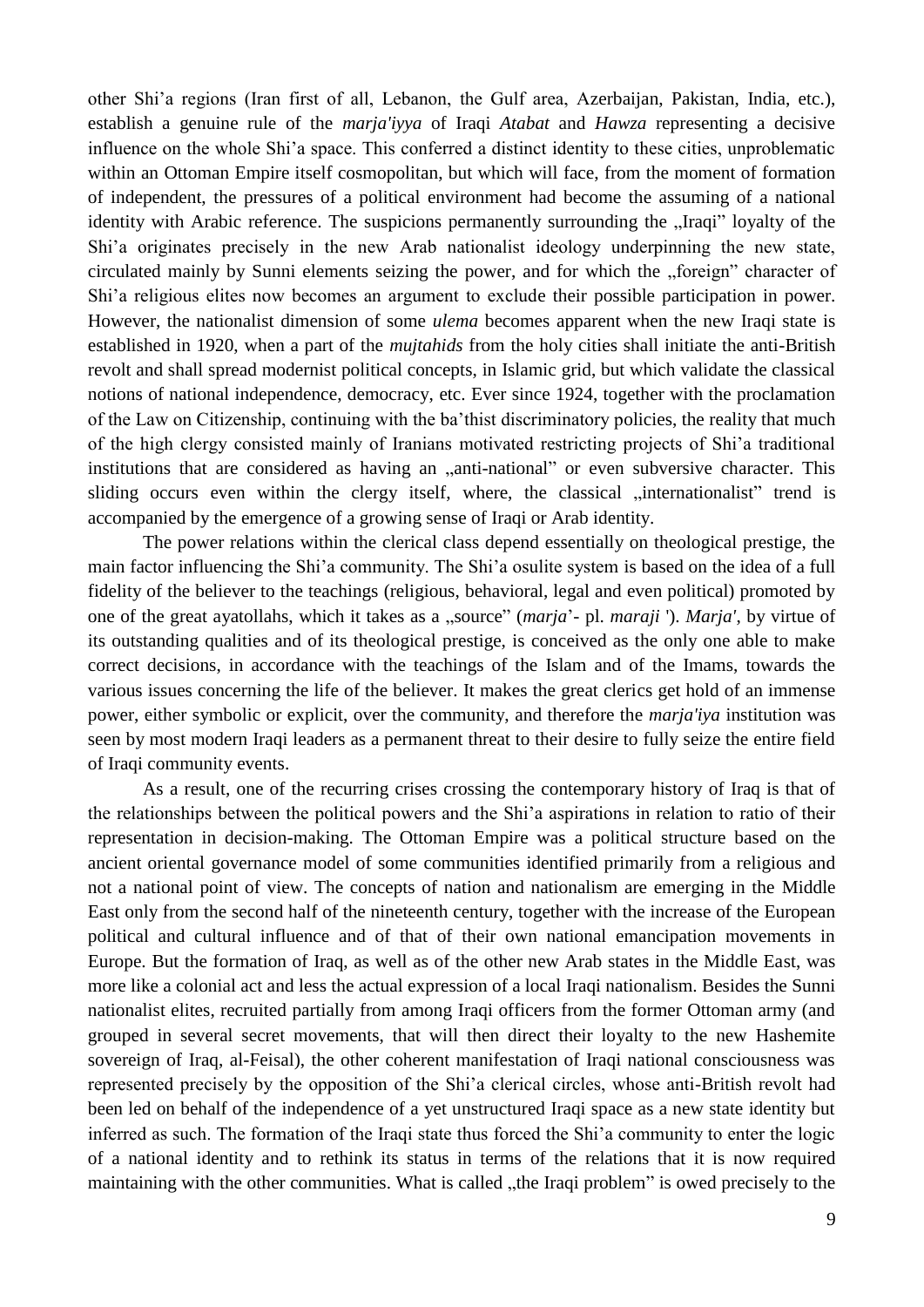failure to create a sense of cohesion between the three major ethno-religious communities that are now included in the skeleton of the Iraqi state (the Shi"a, the Sunni, the Kurds) and to actually transcend the segregations within the society.

**b) The second part (***The Leviathan state vs. militant shi'ism: the national and regional security challenges of republican Iraq***)** follows the changes made by the institution of the republican regimes in Iraq and the way that, within the whole regional context they contributed to the emergence of activism among the Shi"a community, which tries to offer a feed-back to the rising authoritarianism of the power elites. The 1958 military *coup d'Etat* which leads to the fall of the Hashemite monarchy and to the proclamation of the republic is part of the regional wave of challenges to the old colonial political order, to the persistency of some regimes that were considers as excessively dependent on the Western powers and especially lacking in popular authority. The new mobilizing myth of the fifth and sixth decades is that of the Arab nationalism, predominantly resuscitated in a political and militant dimension, ideologically enveloping the doctrine themes that were developed by the classic theorists in the Inter-Wars period, with a regenerating calling both over the state and the individual consciences.

As a consequence, Iraq"s inclusion in the same revolutionary process was inevitable. The lack of legitimacy and popular support of the monarchy facilitates the 1958 revolution, made by a group of nationalist military men lead by general Qassem and supported by the Nasserian and Ba"th forces. The proclamation of the republic draws Iraq out of the block of the western allied states and leaves the impression that it will join the Pan-Arabic union project started between Syria and Egypt. In reality, the personal rivalry between Nasser and Qassem, doubled by Iraq"s own ambition of regional leadership and the apprehension of letting itself being drawn in an ambiguous structure, in Egypt"s wake, lead to the failure of the Union projects, even though they are regularly resuscitated at the official discourse level.

The toppling of the old monarchy order at the moment of the 1958 revolution, the support which the, at that time, Shi'a dominated Iraqi Communist Party offers to the new republic within its first two years, adopting some reforms and social programs that brought benefits firstly to the underprivileged Shi'a environments, offered the illusion that finally, the members of the Shi'a community can accede to govern and that the interests of the Shi"a will be taken into account. The Iraqi revolution process lead, however, like in other Arab countries, to the emergence of a new political actor, the Army, from within which new leaders will now be recruited. As the officer corps was almost entirely made out of Sunni officers, the rapports of force within Iraqi society remain unbalanced in favor of the Sunni minority from within the ranks of which management and administration leaders are promoted, often on account of solidarity networks of a regional, tribal, family etc. nature. The failure of president Oassem's socialism of constructing an Iraqi society on the principles of equality is also based on the opposition which the Sunni structures manifest towards the idea of a Shi"a political emancipation, which would have led to the forfeit of an important part of the owned privileges. This is the moment in which the Shi"a Islamist Movement appears (*al-Da'wa, Munazzamat al-'Amal al-Islami*), which aims at both preserving the Shi"a values in the face of modernity and the new laic ideologies and an effective political action program, pursuing the installation of a government in conformity with the principles of Islam. As with all the Islamic movements of the Muslim world, the Iraqi Shi'a Islam sets off with a spatial projection at a trans-national scale and realizes a lecture of the reality within and using the theological conceptual apparatus. Ideologues like ayatollah Muhammad Baqir Al-Sadr are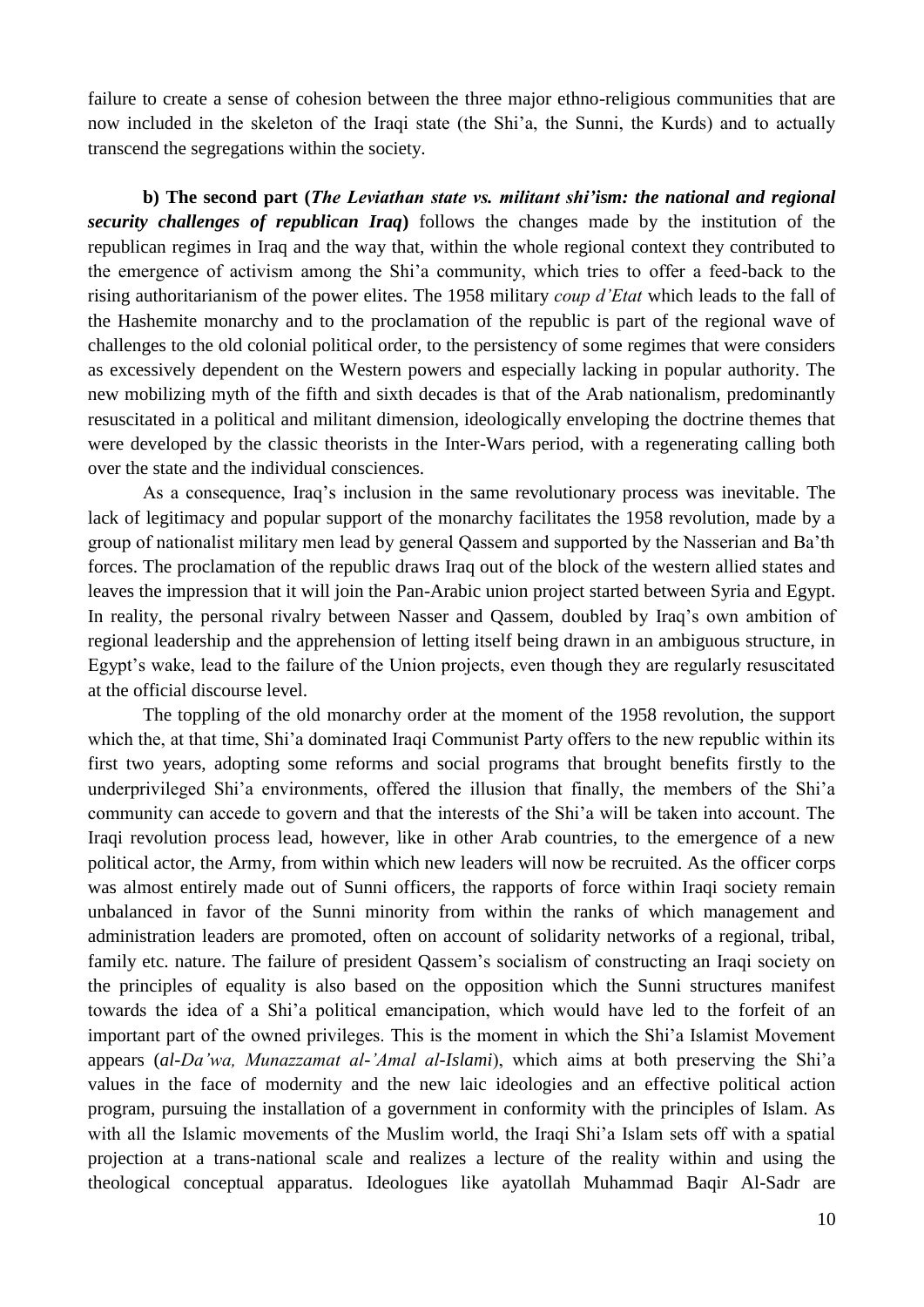interested by the rebirth of the Islamic principles and of the construction of a utopian Muslim society governed by the *Shari'a*. Only once with the installation of the authoritarianism of the two Arif presidents, between 1963 and 1968, the *al-Da'wa* Party starts to "nationalize" its discourse and strategies of action, gradually linking the general problem of Shi"a resurrection to the one of the emancipation of the Iraqi Shi"a community.

The sixth decade is structurally marked by multiple rivalries within the ensemble of the Arabic countries, which made Malcolm Kerr utilize the term "Arab Cold War" to define the regional political context. The tensions are both ideological (the nationalist reference vs. the traditional, Islamic one), political (republican systems vs. conservatory monarchies) or options regarding the blocks of the Cold War. The republican regimes are close to, within different gradations, to the USSR and the communist countries, with which they entertain rising collaborations at both an economical and military level. The fragmentation is however transferred, including within the republican group, where the traditional rivalries within states and the hegemonic ambitions of each of them (Egypt, Syria, Iraq) is doubled with the breakage of the Arab nationalist movement in the two great poles, Nasserism and Ba"thism, the last one fracturing in its turn in the two "regional" commandments, the Syrian and Iraqi ones, between which a tenacious rivalry will take place. Finally, these multiple schisms are as well projected at the level of the internal stability of the states, polarizing the different groups that ideologically originate in the different factions that are confronted within the Arab nationalist movement but in fact, being often mobilized by the temptation of obtaining an exclusive power control. Iraq is thusly traversed by a ferocious rivalry between the nationalist group centered around Qassem, to which the support of the important communist movement is added and the Ba"th group, formed by laics, that manages to attract a part of the former military partners of the *Zaim*, led by the Arif brothers. The new 1963 revolution puts a new regime in place in which the elites are military men as well as civilians but which retain the same selection preferences from the ranks of the solidarity networks originated in different Sunni regions. Once more, the political life is marked by authoritarianism and a rising security control, especially on the basis of the rapid rupture between the Arif group, which draws near Egypt and the Ba"th, drawn out from power and obligated once more to minimize its expectancies. This is the period in which, like in the case of its Syrian branch, in the Party there are a series of cleansings and changes of the old elites that that take place, in their great part Shi"a ones. The rivalries between different factions of the party, oftentimes ferocious, end through the definitive ascension of the "Tikriti" clan, led by Ahmed Hassan al-Bakr and his nephew, Saddam Hussein.

From the moment in which the Ba'th party reaches leadership, in 1968, any Shi'a political ambition of participating in power in the name of the community"s interests is excluded. Although it claims to be founded on a Pan-Arabian doctrine, the Ba"th represents an avatar of applying tribalism in policy and of the persistency of a patrimonial vision over the State institution. After 1968, the Ba"th is centered around a nuclei formed by members united by the solidarity conferred by the common past within the party, family links and the affiliation to the same tribal area and Sunni identity. Learning from the past lessons of the Iraqi history and especially of the recent republic, they are convinced that the only efficient modality of keeping the power is on one side, the winning over the membership of as many of the population as it is possible and on the other on the elimination of any possible competitor. This is what will describe the Ba"th politics, especially in the seventh decade. Lecturing the social Iraqi landscape in this exclusivist perspective of power, the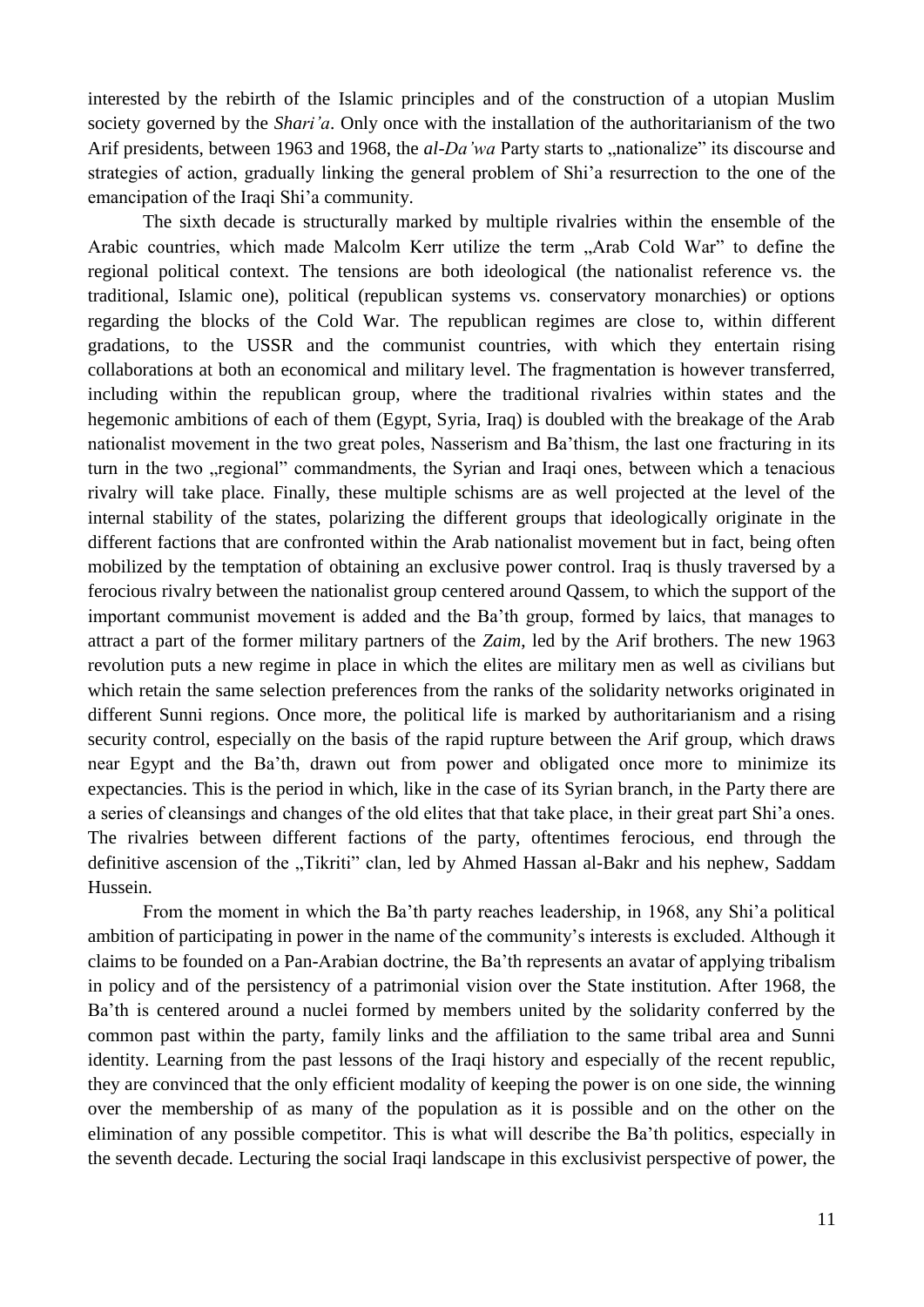Ba'th leaders see the religious and Shi'a community institutions as an opponent to their absolute hegemony.

There are five major themes of conflict: 1) the first one is political, based on blocking any political project of the Shi"a community; a partial participation is permitted at the most, within the limits imposed by the Ba"th power and one that has a formal, non-decisional nature; 2) the economical conflict, between the secular tendency of Bagdad and the Shi"a commercial classes. After the agrarian reform of 1959, which disintegrated the class of agricultural owners, the nationalizations of 1964, 1970, 1977 affected the Shi'a commercial and industrial elites, leading to the disappearance of the middle class, which, in part, will be deported to Iran and will convert itself towards intellectual activities or will take up the exile path; 3) the cultural rupture between the Ba"th discourse, which puts accent on national identity or on the Arab character and the values of the Shi"a leaders, which are religious by excellence; more so, the clerical institutions are largely restricted, seen as a rival in winning the total fidelity of the population; 4) the problem of the public rights of the Shi"a population, which is often discriminated and even subjected to reprisals on account of their confession (the massive deportation of Shi"as, under the accusation that they are "Iranian" subjects, not Iraqi); 5) the policy of secularization, that not only affects the social influence of the Shi"a religious discourse but has destroyed the control system that the clergy benefited from in administering its rapports with the faithful (justice, education, collecting of religious taxes, the disappearance of the medium Shi"a class that assured the financial sustenance of the *Hawza* programs etc.)

The restrictive Ba'th policies towards the traditional instances of the Shi'a community leaves only a single organized actor inclined to a contesting reaction, the Islamist movement. Since the `60s, the Shi"a *al-Da'wa* party spread its influence especially among the urban population, workers and intellectuals. In the seventh decade, the Islamist opposition will stand behind several protest movements, on the occasion of the great popular mobilizations of the Shi'a pilgrimage rituals. Their violent repression and that of the Islamic groups announces the installation of a totalitarian system that does not hesitate to turn to mass repressions in order to defend its privileges. The rapports between the clerical institutions, devotes and militants and the Ba"th power now become radically antagonistic. For *Hawza*, the problem is posed in terms of survival and of at least retaining the institution as such and in no way assuming political ambitions: it is the traditional line of the great *maraji`*, like ayatollah al-Kho`i.

The success of the Iranian Revolution offers yet again the illusion of the possibility to seize power through the mobilization of the masses but such a scenario fails. Ayatollah Muhammad Baqir al-Sadr, the leader of the Iraqi Shi"a resistance is executed, the Islamist movement is yet again subjected to reprisals and in front of the appeals to destabilization of the country addressed by Khomeyni to the Iraqi Shi"a population, Iraq decides starting a war with Iran. The Iran-Iraq conflict differentially affected the destiny of the Iraqi Shi'as. Those that remained in the country will choose to rather assume the Iraqi identity than the confessional one and will show great patriotism, even if the aversion toward the Ba"th Party remained unchanged. This also represented a success of the intense Iraqi propagandistic efforts that pools all the possible resources in favor of enticing the fidelity of the population towards the country"s territory, means through which the Ba"th power maintains its position. On the other hand, the war allowed a accumulated mobilization of the exiled Shi"a opposition groups, that largely move their headquarters and resources in Iran, participating alongside in the war effort, in hope of a possible regime change in Iraq and seizure of power. The Supreme Council of the Iraqi Islamic Revolution (SCIRI), *al-Da'wa*, the Islamic Action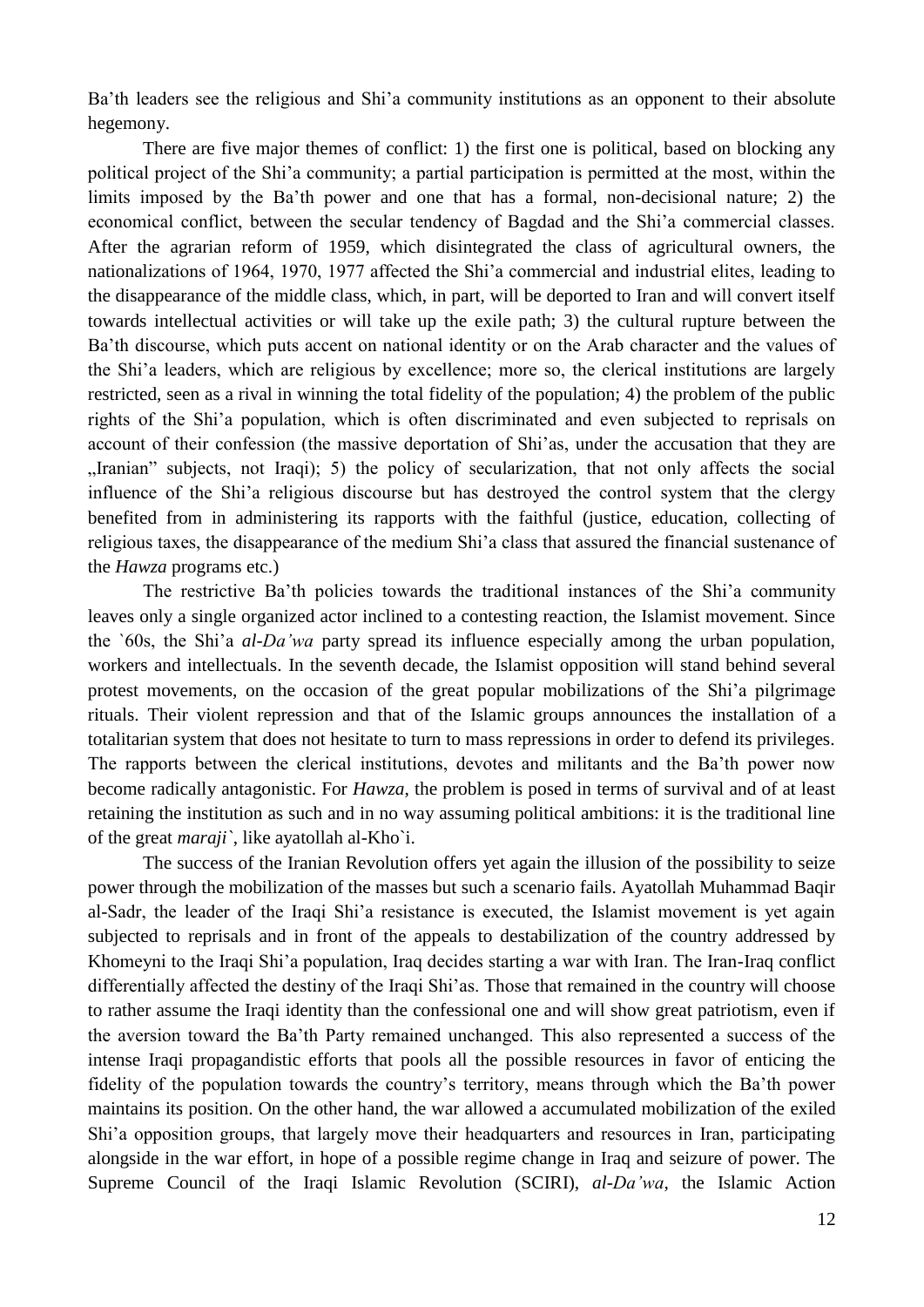Organization and other militant movements develop an entire political, cultural, military and doctrinaire infrastructure, a prelude to the hoped of, future exercise of governance after the Ba'th regime would fall.

For Iran, however, the Shi'a opposition is more of an instrument of its Iraqi policies, and the declarations of independence and nationalism displayed by some Iraqi militants are not always to the Teheran leaders' liking. Furthermore, the end of the war, Khomeyni's death, adopting a strategy that discards the principle of exporting the revolution in the favor of national interests makes the Iranian support of the Shi"a opposition fall. Except ASRII, a great part of the groups will move their headquarters in other capitals, mostly in Europe, where the freedom of speech and the rising number of Iraqi refugees permits a much more efficient propagandistic and recruiting activity.

The invasion of Kuwait and the Gulf war reopens a new stage in Iraq"s history and that of the Shi"a mobilization. Firstly, the Kuwaiti crisis permitted the United States" to become the main external influence over the Middle Eastern, especially in the zone of the Persian Gulf, and in assuming the management of the Palestinian problem. Iraq and Iran are subjected to a policy of containment which aims at limiting their autonomous regional actions against the interests of the United States. Iraq is the most affected one, in the measure in which the international embargo is added to the destruction caused by the war. For the power in Bagdad, the problem is not regional supremacy anymore, like in the previous years but its very survival. The international restrictions, in fact, only strengthened Saddam"s authoritarian policy and he is now open to any strategy in order to conserve his power. He demonstrated this through the violent repression of the Shi"a and Kurdish revolts in March 1991, which probably represented the most powerful internal threat to the Ba"th regime since its installment. In order to compensate for the lack of institutional authority and that of the Party in the Shi"a southern zones, Saddam reverts to a new strategy of winning the fidelity of some clients, that would serve as agents within the Shi'a communities and the Iraqi population in general. This is the case of the tribal leaders, who are bestowed upon a series of privileges, having been awarded the duty of maintaining local order in the name of the state. This "re-tribalisation" of Iraq is accompanied by promoting an Islamic discourse and policies in a Sunni manner, Wahhabi even, the regime"s last ideological resource towards the winning of the attachment of an exhausted Iraqi population. This does not mean that all of this was accompanied by a liberalization of the attitudes towards the Shi"a elite, and the Shi"a community"s cultural guidelines: *Hawza* continues to be restricted and a last great visible opponent from within the clergy, ayatollah Muhammad Sadiq al-Sadr is executed in 1999.

**c) The third part (***The Shi'a revival in post-Saddam Iraq***)**, based on an analysis of the resurrection of Shi"ism in the post-Saddam period, has a nuanced analytical character, pursuing an application of the methodology of practical geopolitics in the study of the different types of rivalries and conflicts that traverse Iraq and are reflected at a regional scale, activating new alignments and attitudes centered on the Sunni-Shi"a rivalry. The fall of Saddam"s regime, following the military campaign proposed and coordinated by the United States, together with some symbolic allies leaves room, for the second time in Iraq"s history, to a nation-building process, imagined by the American neoconservatives ideologues but who"s application is extremely difficult in an Iraq destroyed by conflicts, embargo, the emergence of a generalized violence that blocks for several years any coherent attempt of implementing a functional order at the institutional and service levels. It is one of history"s ironies that, if in 1920 the British chose to rely on the Sunni elites, thusly setting the foundation of a communalization of power, in 2003, the American troops brought with them the old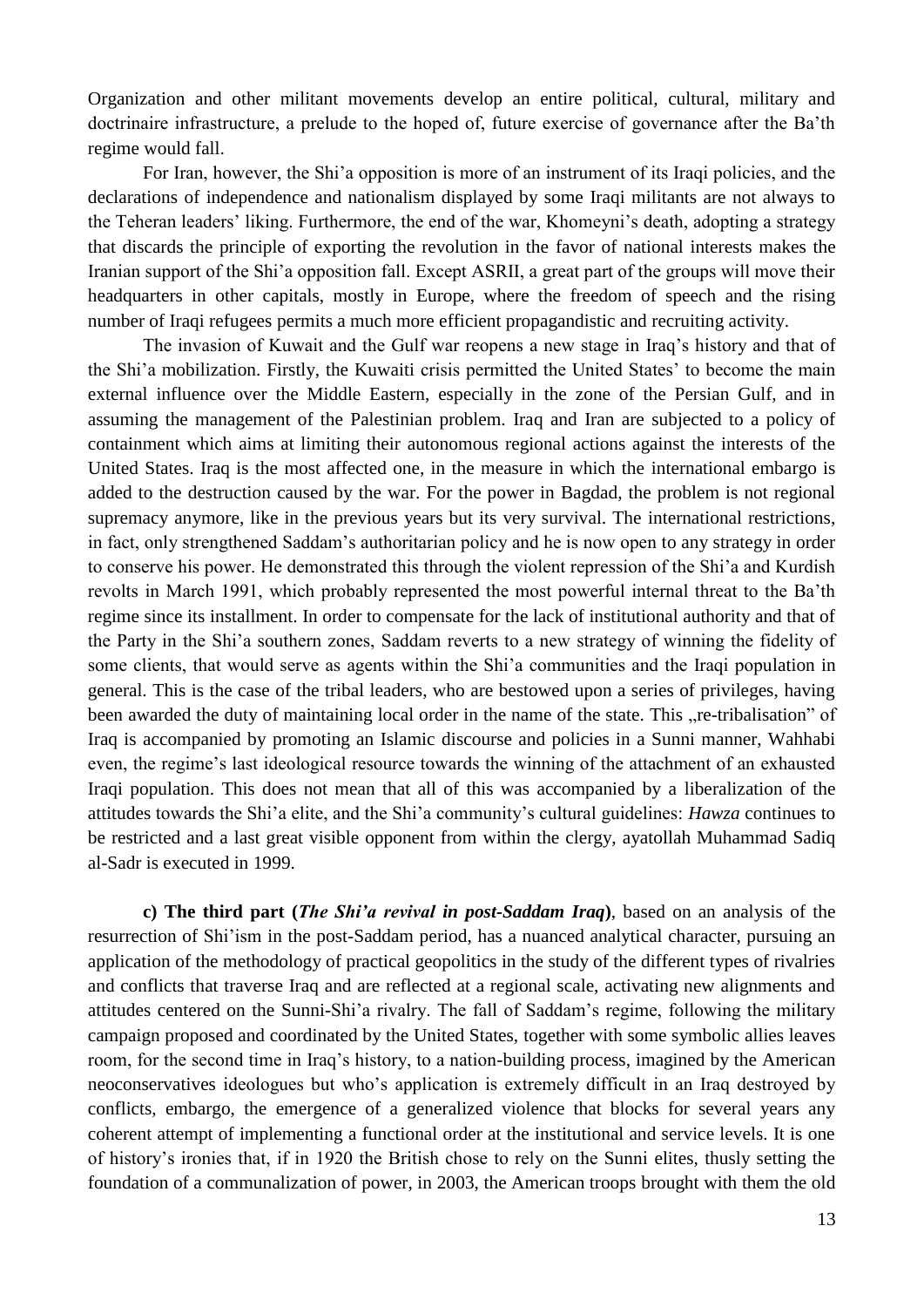exiled Shi"a and Kurd opponents, installed in the new public positions, also in accordance with a logic that takes in account the premises of demographic partitions of the ethnic and confessional communities (*muhasasa)*. Once again, the destiny of the new Iraq will succumb in front of an incapacity to imagine a political formulae that would make subsidiary the particular identities of the groups that make up the Iraqi society. On the contrary, post-Saddam Iraq has known the most violent instrumentation of the sectarian differences that paroxysmal reflected a current which already traverses the Muslim world for some decades after the Iranian Revolution, that of the elevated geopolitical tensions between Sunni and Shi"a. The Islamization of the identity references at the scale of the whole Muslim world is thusly reflected through this elevated objectification of the social corps defined through the affiliation to a particular confessional Islamic group. Thusly, the recent modernity did not bring a reinforcement of the attachment toward the state and the national identity; on the contrary, in the Muslim societies one can observe an ever more clear distancing towards the state officials (which the states provoke by their transformation in oppression systems and privileged distribution of resources) and a rising attachment of the masses towards sub-national or supra-national references.

The American optimistic view of a new nation building project for Iraq, based on Western patterns, has been called into question by the extreme entropy of Iraqi society, in which the fall of the Ba"thism has been followed by rivalries, tensions and intra- as well as inter-community violence. One of the main characteristics of post-Saddam Iraq is precisely the reemergence of a community identity (religious, ethnic or tribal) against the background of an increasingly weak state which, in the first years after 2003, cannot provide its citizens with either a coherent sense of identity or efficient economic, administrative and security resources. As a result, older and more recent conflicts are refueled and a context of violence and complex rivalry becomes the pattern of everyday life, especially in the large cities. The Shi"as does not escape this fragmentation and polarization: the community is permeated by tensions among the spiritual leaders in the major religious centers, and especially among the political parties and the activist organizations that claim a Shi"a identity (a classic example is the conflict between the Badr brigades and Sadrist militia). However, at the national level, the Shi"a and Kurdish social, political and economic revival is regarded as a threat by the Sunni community. As a consequence, heavy inter-sectarian violence between 2003 and 2008 results in tens of thousands of deaths (both in the Shi"a and the Sunni communities) and triggers an exodus of millions of refugees to the neighboring countries. Anti-Shi"a feelings become a constant of the Takfiri movements in Iraq and lead to a new Sunni regional front unified against what is regarded as the Pan-Shi"a threat instrumented by Tehran.

As proven during the years that followed the 2003 military campaign, the main drawback of the project devised by American strategists with reference to a post-Saddam Iraq is the fact that such projects resemble too closely "laboratory" experiments and rely too much on ideological reasons and the efficiency of the American military apparatus. The weakness of the geopolitical construction envisaged by the United States for Iraq derives from underestimating the entropy of the population to which it was to be applied: Iraq offers a compelling example of how difficult it is to apply a laboratory geopolitical project to a population that behaves unpredictably. Even if the institutions of a democratic political system are implemented in the new post-Saddam Iraq, this situation does not simultaneously lead to an unconditional allegiance of the population to the liberating power. Traditional Iraqi politics have been conducted for too long by successive authoritarian regimes (during which there were constant conflicts between the state and various ethnic or religious communities) for the nation to be able to immediately adjust to Western-style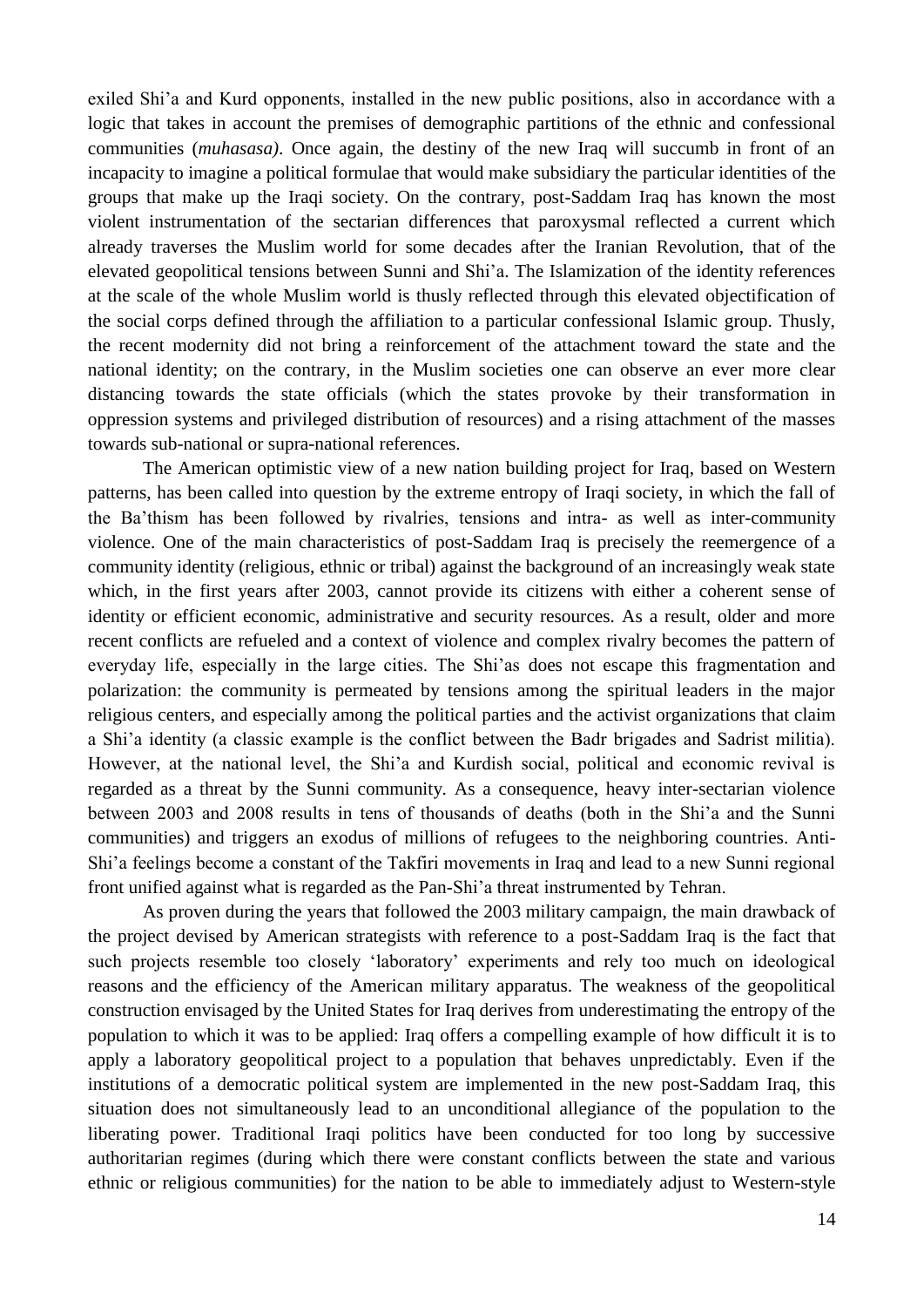democracy. One can notice here an obvious conflict between different representations of the fate of Iraq and of the region: there is, on the one hand, the model proposed by neoconservative American ideologists, which originates in the Western socio-political tradition. On the other hand, there are various models derived from a more or less "modernist" interpretation of the Islamic tradition. On both sides geopolitical motivations are expressed in specific types of discourse but it is clear that during the first years after Saddam's fall the Americans find it particularly difficult to make credible their free democratic offer to a Muslim population that shares an a priori distrust towards any "foreigner's gift" (Fouad Ajami).

The Shi"a community in Iraq was, and has remained, a heterogeneous entity, within which various groups and attitudes co-exist. The fall of the Ba"th regime has freed religious life and the resources and projects of the Shi"a population after decades of exclusion, interdiction and violent reprisals. The supremacy of such religious leaders as al-Sistani, Mohammad Baqir al-Hakim and Muqtada al-Sadr derives from this feeling of a newly found collective identity previously repressed; the institution of *marja'iyya* serves best as its herald. The first months of post-Saddam Iraq are characterized, on the one hand, by the willingness of the Shi"a, Kurdish and Sunni parties (all returned from exile) to become involved in the political process although it unfolded under the control of a Coalition Provisional Authority (CPA). On the other hand, a bitter and often violent competition emerges between groups and parties which want to secure various leadership positions for their members in the local administration. It is the moment when, transferring to Iraq the logistics and human resources they had in their former countries of residence, Shiites movements from exile begin to establish their own militias, whose role is often to win over new areas of influence and to control and administer the territories held under the authority of various parties.

Except for the classical institution of *marja'iyya*, which has prudently kept a pious altitude and avoided direct political involvement, the main Shi"a players, who come to forefront in the very first days after Saddam"s fall, have at the same time a political and a religious target for their actions and discourses. It is especially the case of Supreme Council of the Islamic Revolution of Iraq (SCIRI) – later (after May 11, 2007) to be known as Supreme Islamic Iraqi Council (SIIC). Established in Iran in 1982, the Council remains throughout the following period the main Shi"a resistance movement in exile, although a certain closeness towards Iranian leaders and especially the fact that the al-Hakim family comes to hold important leadership positions gradually leads to an estrangement of some allied Shi"a groups. During its Iranian period, SCIRI defines itself primarily as a mass movement, focused on the charismatic personality of ayatollah Mohammad Baqir al-Hakim, who takes advantage of the vast resources and international influence of his family in order to promote his image as a possible future leader of a Islamic regime in a freed Iraq. However, returning to Najaf and wishing to become a member of *marja'iyya*, Baqir al-Hakim makes efforts to change his previously pro-Iranian image and his discourse takes on increasingly nationalistic tones with a focus on the need for an independent Iraq. His assassination, in August 2003, deprived SCIRI of its key ideological figure. The new leader, Abdel Aziz al-Hakim, has neither the religious authority nor the charisma and prestige of his brother but during the following years the party still remains the main Shi"a political force, its influence being strengthened by the fact that al-Sistani is acknowledged as *marja'* of the movement. Also, the military wing of the party – the Badr brigades – unofficially offer security and military support to *Hawza* at the difficult times of Sadrist contestation.

The situation is similar for the Sadrist movement, which originates in the activism of ayatollah Mohammad Sadiq al-Sadr (Sadr II, murdered in 1999) who was himself a member of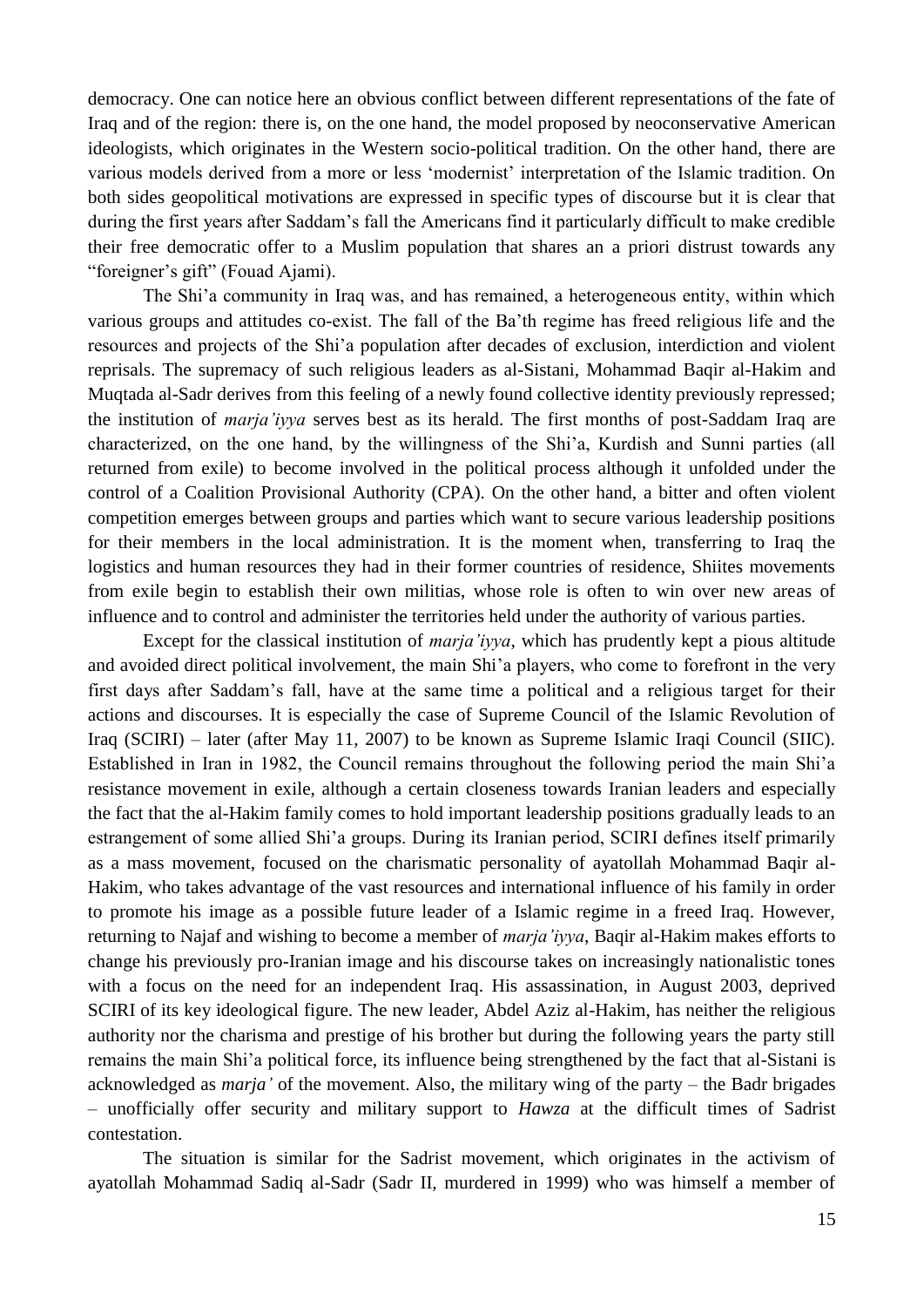another important Shi"a clerical dynasty that gave several major political and religious Iraqi leaders. Three important elements define Sadiq al-Sadr"s program, which will last after 2003. First, Sadrism displays the characteristics of a classic Islamist movement, which is especially clear in the manner in which conservative patterns of behavior are encouraged while, at the same time, traditional tribal social norms and values are allowed, in addition to *Shari'a*. Second, Sadrism shares a nationalistic and Iraq-centered vision, which marks a breach with the pan-Shi'a tradition usually embraced by the historical Shi"a parties. Moreover, as he argues in favor of an all-Arab *marja'iyya*, Sadr II denies the legitimacy of the high clergy in Najaf and Karbala, most of whom are non-Iraqi and whose relative political passivity is explained as a result of their being foreigners with a weak sense of belonging to the Iraqi nation. Third, Sadiq al-Sadr is one of the main initiators of a phenomenon which becomes very important in post-Saddam Iraq, namely the emergence of a messianic feeling referring to the imminent arrival of the hidden Imam and the establishment of a Mahdist state. Although it claims a religious dimension, the Sadrist movement has mostly a social and political character. As he did not have the religious authority necessary to emerge as a leader of the Shi"a community according to traditional canonical norms, Muqtada al-Sadr, the leader of the Sadrist movement after 2003, chooses the alternative of a militant and populist Shi"a movement, focused on mass actions and militia that target the Americans as well as Iraqi leaders, both religious (*Hawza*) and political (those returned from exile). During the first years of his leadership, Muqtada takes advantage of the human resources and territories under his control (Sadr-City, the poor neighborhoods on the outskirts of the large Shi"a cities, the tribal areas in Maysan) in an attempt to impose, often by force, his hegemony on the Iraqi Shi"a community. After a period when he takes a radical attitude against almost all Iraqi authorities (the new political elites, the international forces, the high clergy) – which reaches a peak during the Sadrist insurgence in 2004 – Muqtada chooses to become involved in the political process. Thus, the Sadrist movement ends up by acquiring a triple dimension (like the Lebanese Hezbollah): mass movement (mostly put into action by a large network of minor clergy and secular militants), militia (*Jaish al-Mahdi*, which becomes the most important paramilitary force of any Iraqi party), and political body involved in governing the state.

The historical party *al-Da'wa* – the first Islamist Iraqi Shi"a movement emerged in the 1950s – has an infrastructure and a capacity for militant action that are both inferior to those of the two previous movements. Repeatedly fractured during the exile of its main leaders, the party has been represented since 2003 by two main branches: one which brings together the party members who spent their exile in London or some European countries, and the Iranian branch that is closer to the religious model promoted by Tehran leaders. The former branch, known as *Da'wa islamiya,* is led by secular members even if it largely remains faithful to the Islamist agenda upheld by its historical leaders. Although it has fewer human resources than SCIRI or the Sadrist movement, *Da'wa islamiya* has succeeded in effectively controlling Iraqi politics and, after 2005, has given the country two prime-ministers: Ibrahim al-Jafari and Nuri al-Maliki.

The fall of Saddam"s regime and the implementation of a political system based on popular representation give Iraq, for the first time after 1958, the opportunity to establish a democratic form of government. The Shi"a community in particular (the spiritual and political leaders, as well as the Shi"a population at large) welcomes the possibility that an electoral process might translate their democratic representation into political power. The difficulty, however, consists in the fact that both Iraqi leaders and the forces within the Iraqi community have proven to be extremely heterogeneous, and the projects referring to the structure and functioning of the new state (based on a Western pattern) have not been unanimously accepted. The lack of representativeness of the new political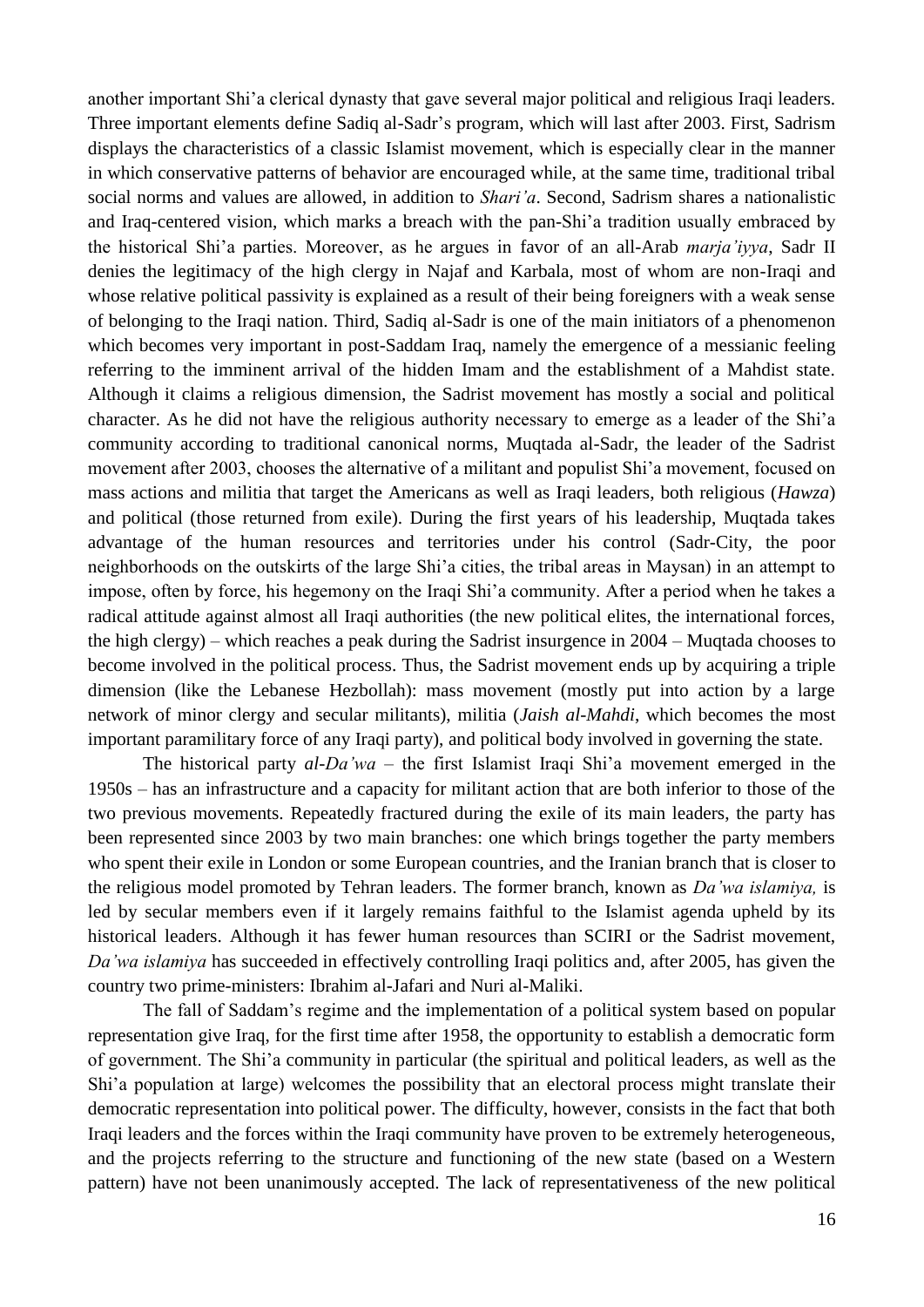leaders – who come to power as a result of the U.S. anti-Saddam military operation –, as well as their inability to efficiently establish and control the state"s authority throughout Iraq are the main factors which contribute to the failure of the goal of transforming Iraq into a democratic model for the Islamic world. Social fragmentation (along ethnic, religious, tribal, regional or party lines) quickly spreads throughout the Iraqi society and violence becomes, more and more often, the preferred method of solving tensions and conflicts among various groups. The fast deterioration of the economic situation makes motivations concerning the quality of life become an important factor in the mobilization of the underprivileged population against the post-Saddam political order.

In fact, the views on Iraq"s political future have been highly diverse according to the ideology, political orientation, and social composition of each of the many Iraqi parties and organizations which have come into being both within the country and outside it (at the time when the Ba"thist repression made even their illegal functioning impossible). To some extent, these parties and organizations are influenced by the regimes and political milieus of the countries in which they have found residence. This is the case of Islamist Shi'a parties in Iran (such as SCIRI or some pro-Iranian factions of *al-Da'wa*) or of those in European countries (Iraqi National Congress, Iraqi National Accord), which started to embrace the project of implementing Western political and cultural values in a freed Iraq. The influences exerted by the great international or regional powers play a significant role at a time when, in the wake of Saddam"s fall, establishing a new political authority in Iraq becomes necessary. The ideological and geopolitical tensions between Washington and Tehran are equally reflected in the power games within the opposition coalition that comes to the forefront of the political stage. For the U.S., one key priority remains to prevent Iran from taking advantage of the power void in Iraq, given the latter"s territorial proximity and the authority it had over the most influential Iraqi opposition parties.

The January elections, as well as the final ones in December 2005, offer another clear image of the fragmentation of the Iraqi community along religious or ethnic lines. For each of the major political forces, the criterion for parties or movements to group together is not a similar ideology or common programs but, almost exclusively, the fact of belonging to one of the ethnic and/or confessional structures of Iraqi society. The elections clearly indicate that the most effective means of mobilizing the population is the reference to a shared religious or ethnic background. This ethnic and religious enclavisation of the major Iraqi communities has made almost impossible, for a while, the emergence of parties or programs with nationwide support.

 The elections in December 15, 2005 put an end to the process of establishing a legitimate Iraqi authority. The main novelty brought by these elections is the participation of the main Sunni parties, now persuaded that staying out of national politics was inefficient and would only allow the Shi"a and Kurdish communities to promote their programs and interests. Since the beginning of his mandate, the new prime-minister Nuri al-Maliki has to deal with the disastrous economic situation of the country as well as its lack of security. His main tasks are to restore state authority by dissolving all militias, to prevent the expansion of inter-sectarian violence and to attempt to offer a solution acceptable to all parties to the problem of federalization. The difficulties within the country are accompanied by immense pressure from the great international powers that have an interest in the Iraqi situation: the United States and Iran. After 2007 the arguments between various factions within the government tend to follow the logic of sectarian rivalry, as Sunni parties accuse Maliki of sacrificing the national interest to that of the Shi"a community. However, political fragmentation becomes increasingly obvious within the Shi'a movement itself, as group interests, conflicting strategic views on the future of Iraq, and personal rivalry among the leaders become more radical.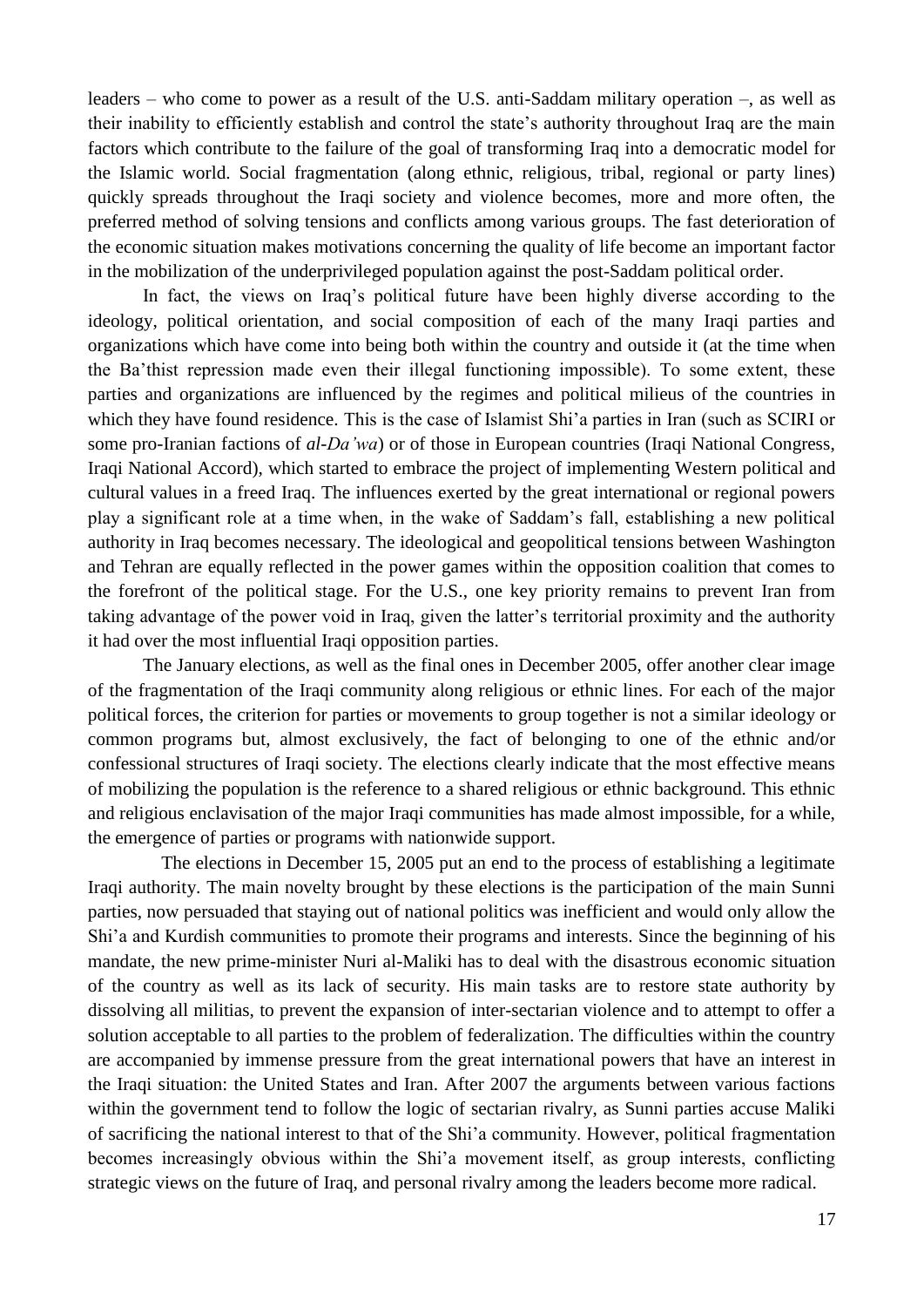After 2009 the prime-minister's ambition to efficiently control the executive power and to escape the pressure of his former Shi"a allies leads to a breach between Nuri al-Maliki and National Iraqi Alliance (controlled by SIIC). Around his party, *al-Da'wa*, al-Maliki establishes a new political structure, State of Law Coalition (*Dawlat al-Qanun*), which will be joined by several Sunni groups, and defends a political platform that aims to be trans-confessional and a program focused on the goal of a unified and national Iraq. However, the winner of the 2010 elections is Iraqi National Movement (*Iraqiyya*, which wins by a narrow margin over State of Law) of the former prime-minister Iyad Allawi, who returns to the political scene with the same message of trans-confessional unity and the modernization of Iraq. The ambiguity of the election result only comes to prove once more the complexity of the negotiations between Iraqi political forces, as well as the set of influences and pressure exerted from outside the country by Iran, Saudi Arabia and the United States. To make the situation even more complicated, Muqtada al-Sadr chooses to return to Iraq and becomes, again, the king-maker of the new government. As he decides to put behind him the former conflict with al-Maliki, Muqtada gives the latter his support and helps him to be reelected prime-minister. Thus, this political dead end and the fact that Iraqi politicians need the whole of 2010 to reach a viable agreement and form a functional government give a clear image of how politically vulnerable Iraq is, and how uncertain of its future.

One of the fundamental features of Iraqi Shi"ism in the aftermath of Saddam"s fall from power has been the increased and sanctioned religious reference among the elites and the population, which placed Iraq on the regional map of the countries registering a revival of religious discourse and policies. Contrary to the expectations of the Americans who envisaged an Iraqi population accustomed to the secular policies imposed by the Ba"thist authorities over the decades, both the Shi'a and the Sunni communities are defined by a strong identity allegiance to the religious, axiological or activist structures postulated by the different religious authorities. Consequently, apart from the classic components specific to power struggles, such as political strategies, economic interests, personal ambition etc., the geopolitical configuration of Iraq after Saddam"s fall is essentially marked by a religious turn: the axiological references, the main actors, the different types of mobilizing discourses are largely inspired by the Islamic traditions, history and imaginary. Prompted by the power vacuum and the absence of social, moral and political values following the fall of the Ba'thist regime, the Shi'a community overcomes its fear of acculturation by its attachment to traditional religious landmarks, not only because they are closest to its defining identity, but also because they contain in themselves the transcendent prestige serving as the fulcrum of spiritual and behavior balance in the times of profound social crises and imbalances that would affect Iraq after 2003.

Thus, besides providing the Iraqi Shi'a community with an opportunity to advance politically, the fall of Saddam"s regime has been the cornerstone of a religious resurrection bringing to the fore the influence exerted by the great ayatollahs of the holy sites. Najaf, Karbala, Samarra, Kadhimiya and Kufa are places imbued with the greatest spiritual meaning to the Shi"a world and they are all situated on Iraqi soil. From the very first moments after the fall of the Ba"thist regime, the most important *ulema* in the holy cities or newly arrived here position themselves spontaneously as leaders of the great majority of the Shi'a population. This is firstly due to the fact that they themselves are charismatic figures of authority and traditional generators of canonical values and behaviours that the believers must follow and obey unconditionally. Secondly, because the institution of *Hawza* and its members have remained, throughout the years of repression, the only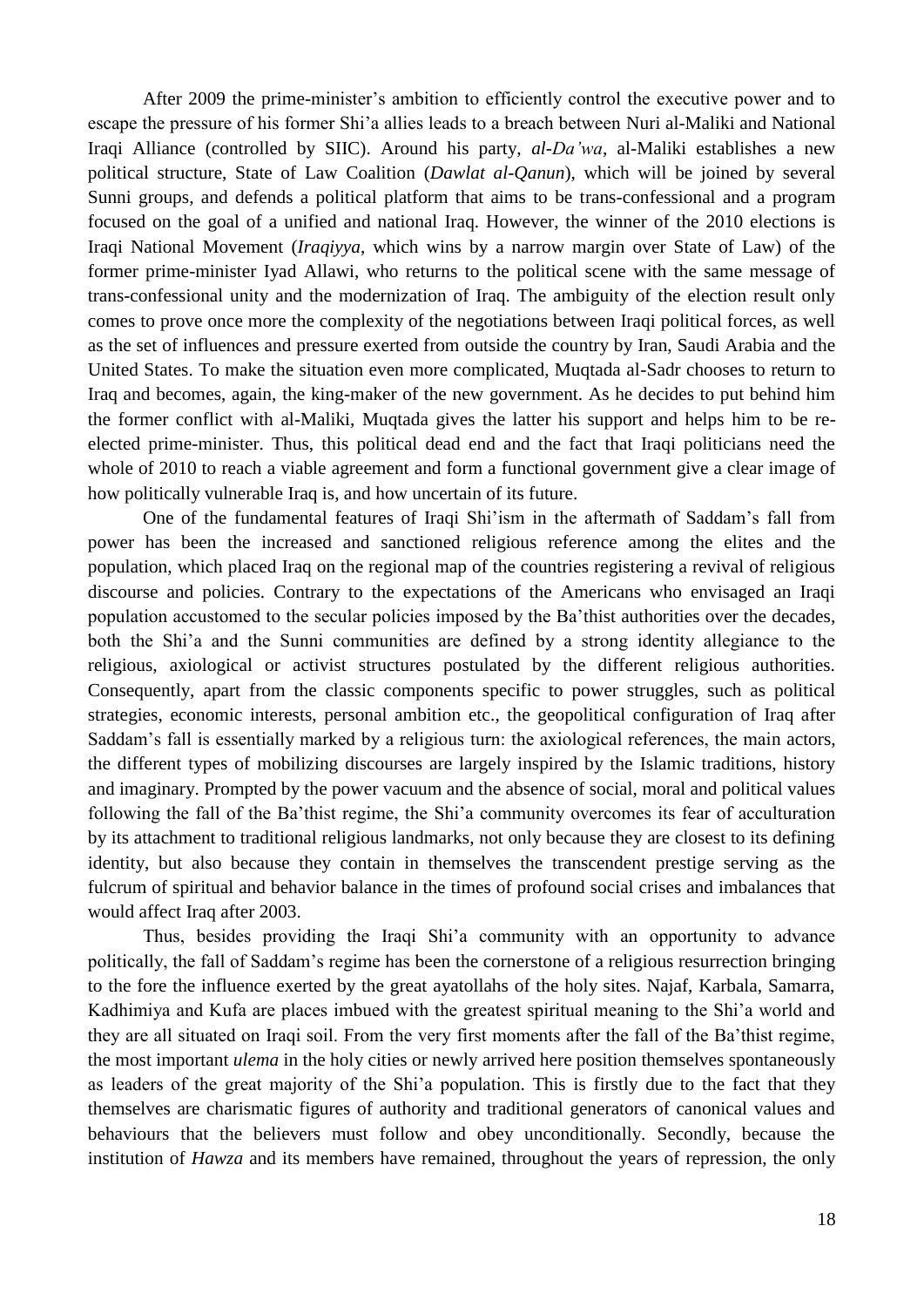valid identity landmarks for the Shi"a community to fall back on in its attempt to resist the official policies of forging a generic non-denominational and non-ethnic Iraqi identity.

A significant part of the clergy"s authority comes not only from their religious prestige but from the fact that they reside in the holy cities and administer their symbolic and economic capital. Thus, these cities represent major rivalry sites, since controlling them brings not only material benefits resulting from the donations made by millions of pilgrims, but also ascendancy over the believers. In the aftermath of the fall of Saddam"s regime, the traditional leadership provided by the clergymen of Najaf and Karbala gets to be rivaled - and sometimes even contested, by other members of the clergy. Not only Muqtada but also other influential Shi'a clergymen newly arrived on the Iraqi stage, such as al-Ha"iri, Muhammad Baqir al-Haqim, Muhammad al-Ya"qubi, Mahmud al-Hassani, are interested in breaking the monopoly held by al-Sistani and the other *maraji*" of the *Hawza* and imposing as far as possible their own vision of the religious and political revival that Iraqi Shi"ism would now enjoy. The reason is that all these new leaders emerging on the stage of Iraqi Shi"ism propose politicized interpretations of the Shi"a doctrine according to which the religious authority governing the Shi"a community has to be reinforced by political power, whether this is exerted by means of a democratic system (SCIRI) or a theocratic one (al-Ha"iri). This is why each of them uses resources that exceed the traditional discursive rivalries among clergymen; the power struggle stage within the Shi"a community takes on an explicitly violent dimension, with attempts on rivals" lives, clashes between militias and paramilitary groups and fights to gain control over different worship sites. Nevertheless, this initial period of rivalry ends, after 2005, with the traditional *marja'iyya* confirming its obvious supremacy: Najaf, Karbala, Kadhimiya are under the theological and administrative control of al-Sistani and the other *maraji*", who maintain and expand their influence over the international Shi"a world, arousing apprehension among the Iranian political and religious elite.

For all the permanent rivalries and tensions among the different Shi'a groups and militias, those are overshadowed by the fracture at territorial and societal level between the Sunni and Shi"a communities and, to a lesser extent, between the Sunnis and the Kurds. Increasingly after 2005, the emergence of a violent sectarian conflict has come to gradually substitute the classic expression of violence in the first two years after Saddam"s fall, marked by Sunni and Shi"a insurgencies against foreign troops as well as against the new Iraqi authorities, whose legitimacy is contested. The cultural and social sectarianism that has characterized the Iraqi society for decades becomes politicized after 2003 and used by each of the actors as an instrument to exploit religious identity for political or broader geopolitical ends. In the period immediately following the fall of the ba'thist power, Iraq becomes the new Eldorado of Islamic movements from the whole Muslim world, and in the first few months these take advantage of the extremely porous borders to gain access to Iraq. Mainly based in the Sunni areas and Baghdad, the local or newly arrived jihadist groups are guided by the Salafi doctrine discrediting the concepts of nation or national state and pleading for a universal form of Islam. A sectarian conflict is seen as a method of blocking the process of political and social reconstruction, considered to be unfavorable to the Sunni community. The inevitable retaliations from the part of the Shi"as further contribute to the process of dissolution of any form of public security, leading to an endless chain reaction of acts of mutual violence carried out in the name of revenge. After the elections of January 2005 legitimizing the supremacy of the Shi'a and Kurdish parties, and once their effective control over the state"s institutions and new security forces has grown, the Shi'a backlashes against the Sunni community become more frequent and more violent. Especially after the destruction of the Samarra mausoleum in February 2006, violence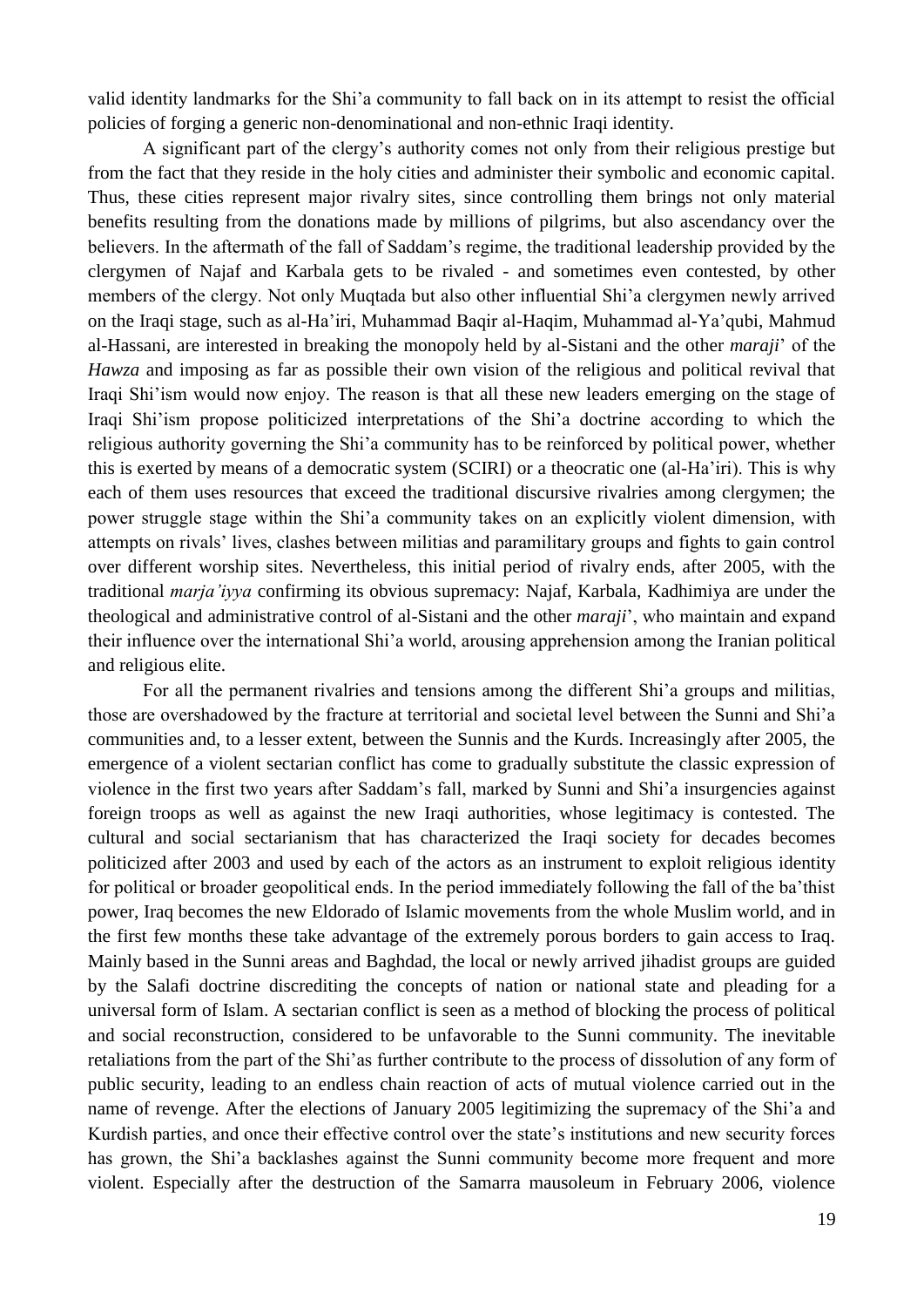against the Sunnis becomes widespread, threatening to take the form of a civil war on religious grounds. One of the most traumatizing consequences of Iraqi sectarian violence is the phenomenon of population displacement, either inside Iraq, from one region to another, or outside, to the neighboring countries.

Baghdad is a special case, concentrating all the greatest tensions and conflicts of the Iraqi society, due to its ethnic and religious composition. One of the essential characteristics of the capital city"s internal geopolitics between 2006 and 2008 is the huge population displacement caused by the extreme acts of violence registered here. Such displacement leads to a change in Baghdad's sectarian configuration, in line with the dynamics of the forces clashing over control of certain neighborhoods, or as a direct result of the inhabitants" fleeing certain areas because of terrorist attacks and the permanent lack of security.

Despite the successful security strategy implemented by general Petraeus, and the beginning of the process of withdrawal of the American military forces, daily reality in Iraq after 2009 continues to be marred by violence of many causes. It becomes obvious after 2008 that the intersectarian conflict which had escalated into a civil war has gradually subsided in intensity, as a result of the Sadrist insurgents" withdrawal from some neighborhoods in Baghdad, from Basra and from other Shi"a towns, and with the elimination of a significant part of the Sunni and foreign jihadist strongholds. However, the climate of insecurity persists, and the anti-Shi"a attacks against official institutions, members of the police and security forces, as well as kidnappings, are still common enough events, especially in the capital city or in other sensitive towns, such as Tell Afar, Kirkuk and Karbala. On the other hand, the generalized and commonplace nature of the aggressive acts owes much to a phenomenon of multiplication of violence-triggering agents. Violence is provoked not only by political or religious motives, or by aversion to other communities. It originates at the heart of the tragic failure to reconstruct post-Saddam Iraq rapidly and efficiently.

The event of the Shi'a and Kurdish parties' securing the political and administrative key positions and the subsequent limitation of the Sunni influence get interpreted as a Shi"a geopolitical threat to Sunni space. An important role in generating this anti-Shi"a opinion, especially among the masses, is played by some of the Sunni religious leaders, the *ulema* or the many ideologists of the radical groups. Faithful to their religious reading of reality and of their regional geopolitical background, they come to interpret the political and religious revival of the Shi"a communities as a threat to Sunni identity. A feeling of solidarity with the Iraqi Sunnis makes itself felt throughout most of the space inhabited by Sunnis, manifest in the form of financial, logistic and military support provided to the resistance movement or to different political and religious groups. Projecting the Iraqi inter-sectarian conflict onto the regional scale of Sunni-Shi'a opposition, equally motivated by diverging community representations, historical geopolitical rivalries and doctrinaire aversion, render the events in Iraq even more complex.

After the Khomeini period, during which the concept of export of revolution and a rhetoric centered on glorifying the Shi"a principles cause an initial outcry from the Sunni countries, now the domination of the Iraqi political scene by parties asserting their inherently religious identity is renewing the anxiety over further Shi"a regional threat. In 2004, King Abdullah of Jordan is one of the first officials to publicly voice their concern about the direction that the phenomenon of political revival of the Shi"a communities in the region might take. A state of Iran re-engaged on a hard line of radical discourse and in a nuclear program of ambiguous ends, a state of Iraq where, despite attempted American control, Shi"a leaders gained an increasingly greater autonomy of action in pursuit of their own goals, a state of Lebanon where Hezbollah has proved, in 2006, to be able to